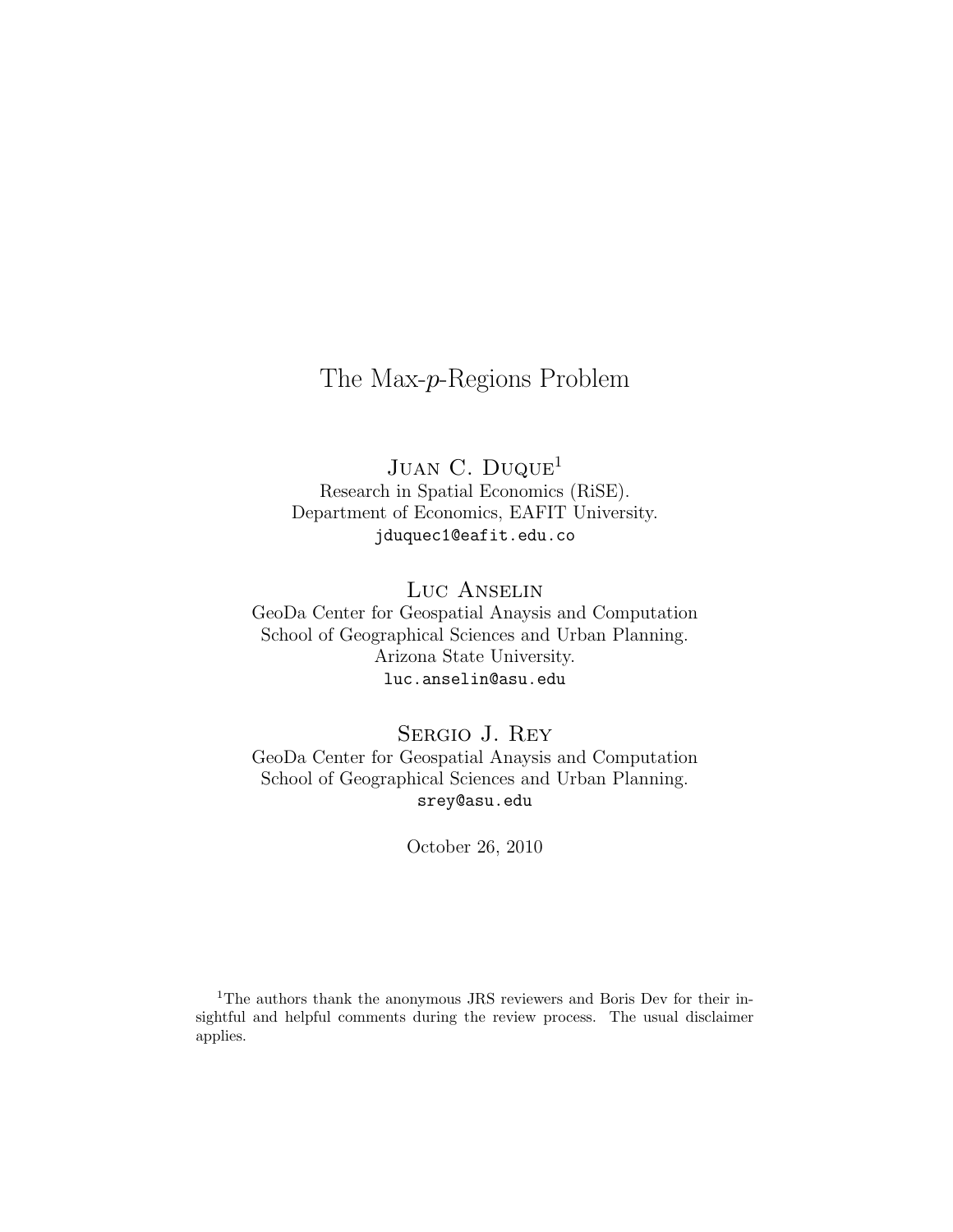#### Abstract

In this paper, we introduce a new spatially constrained clustering problem called the max-p-regions problem. It involves the clustering of a set of geographic areas into the maximum number of homogeneous regions such that the value of a spatially extensive regional attribute is above a predefined threshold value. We formulate the max-p-regions problem as a mixed integer programming (MIP) problem, and propose a heuristic solution.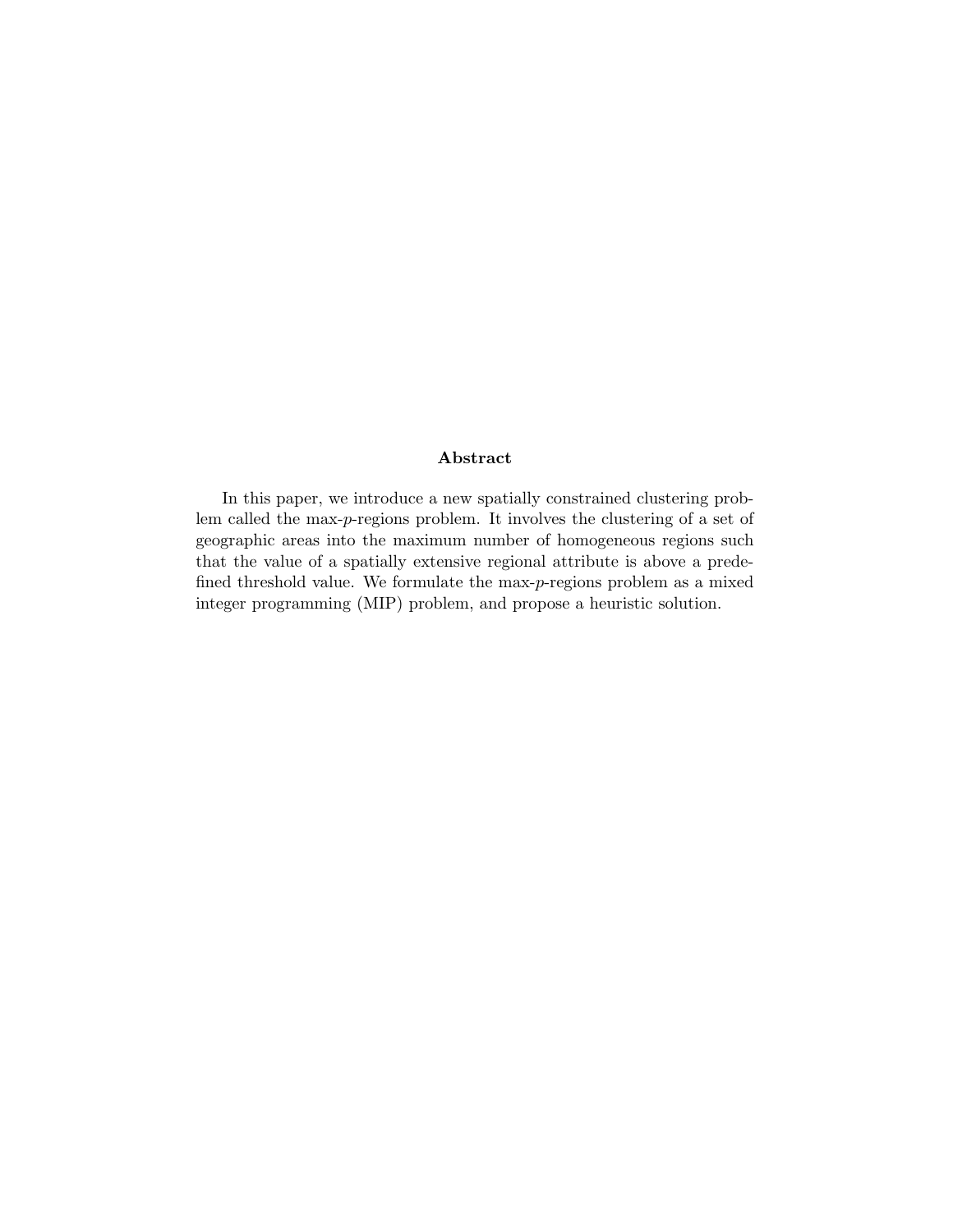## 1 Introduction

According to Fischer (1980), a homogeneous region consist of a set of spatially contiguous areas which show a high degree of similarity regarding a set of attributes; e.g., degree of diversity, per capita income, level of quality of life, etc. This type of region is different from a functional region in the sense that the latter consists of spatially contiguous areas with a high degree of interdependence; e.g., high levels of commuting flows or commercial trade between them.<sup>1</sup>

The problem of aggregating areas into homogeneous regions is referred to by a host of different names, including region-building (Byfuglien and Nordgard, 1973), conditional clustering (Lefkovitch, 1980), clustering with relational constraints (Ferligoj and Batagelj, 1982), constrained clustering (Legendre, 1987), contiguity constrained clustering (Murtagh, 1992), regional clustering (Maravalle and Simeone, 1995), contiguity constrained classification (Gordon, 1996), regionalization (Wise et al., 1997), or clustering under connectivity constraints (Hansen et al.,  $2003$ ).<sup>2</sup> The literature on this topic focuses on particular aspects of the problem such as strategies to ensure spatial contiguity of each region, ways to measure homogeneity, strategies to explore the solution space efficiently, and ways to check for solution feasibility.

From this basic problem (i.e., to aggregate areas into homogeneous regions) other sub-branches have emerged, which add new constraints with the aim to provide solutions to specific requirements in empirical applications. The most important constraints are: (a) shape of the regions (e.g., compactness, similarity to existing solutions); (b) equality of an attribute values across the regions (e.g., population equality); and (c) membership  $\alpha$  constraints (e.g., boundary integrity<sup>3</sup>). Each one of these additional constraints has generated a number of contributions suggesting different formulations and solution strategies.

Although models for solving either the problem of basic homogeneous regions or the extended versions of this problem have been under development for the past four decades, the dramatic increase in the availability of

<sup>&</sup>lt;sup>1</sup>Semple and Green (1984) refers to these two types of regions as uniform and functional regions.

 $2^2$ For literature reviews on constrained clustering, see Murtagh (1985), Gordon (1996) and Duque et al. (2007). See also Legendre (1987) for a discussion about why constrained clustering is appropriate and necessary.

<sup>&</sup>lt;sup>3</sup>This topic includes constraints that avoid solutions with regions being split by natural or artificial barriers. It also includes constraints that force a subset of areas to be assigned to the same homogeneous region.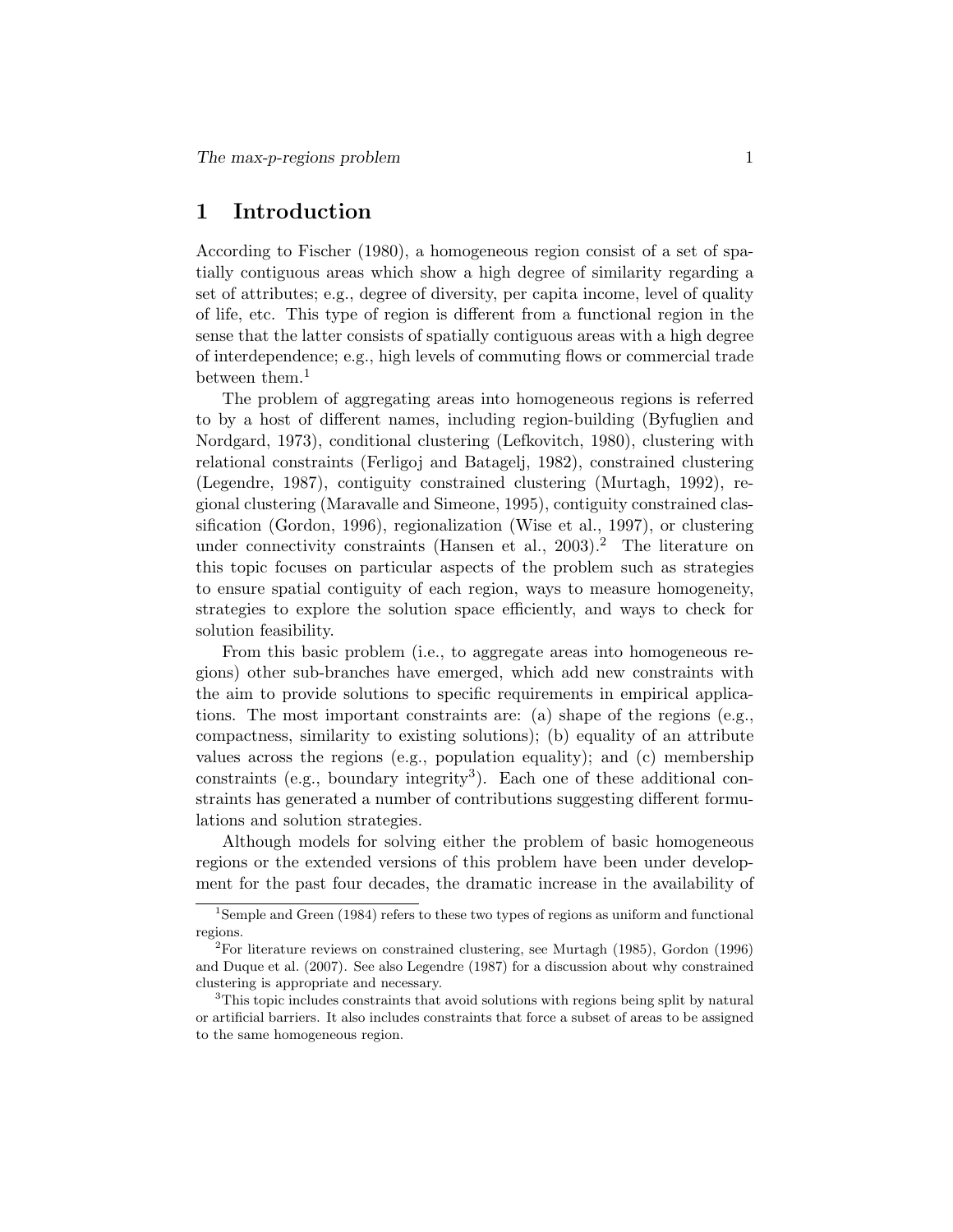highly disaggregated spatial data and computational resources provides the opportunity for regional scientists to explore new applications of spatial aggregation models. In this process, new challenges appear that need to be addressed with new formulations. One of those challenges is related to the definition of the number of homogeneous regions to be designed (the scale problem); many practitioners know that they need to aggregate areas into homogeneous regions but they do not know how many regions they should create.

While there is a wide range of methods for finding an appropriate level of aggregation,<sup>4</sup> choosing among these methods is complicated by a number of factors: (a) the performance of those methods is data dependent; (b) the choice of the number of regions is complicated due to a wide variety of methods available ; and, (c) the correct selection of the method requires a deep knowledge of the properties of each one of the available options. This situations has created a "barrier" for the use of the available spatial clustering techniques in practice.

Our experience with spatial aggregation models has shown us that in many empirical applications the researcher does not want to use spatial clustering as a tool for summarizing information or finding the real number of clusters in the data, but as a tool for designing suitable regions for analysis. In this scenario, although the researcher does not know how many regions (clusters) need to be designed, she may know a condition that must be satisfied by every region in order to make them suitable for the analysis. That information can then be used as a way to endogenize the number of regions.

This paper introduces the exact formulation and a solution method for a new type of spatially constrained clustering that we coined as the max $p$ -regions problem. In brief, the max- $p$ -regions involves the aggregation of  $n$  areas into an unknown maximum number of homogeneous regions, while ensuring that each region satisfies a minimum threshold value imposed on a predefined spatially extensive attribute (e.g., number of households per region, area per region, population per region, etc.).

A unique feature of this model is that the number of regions is modeled as an endogenous parameter. Another important characteristic of this formulation is that, opposite to many existing approaches, the way the model satisfies the spatial contiguity constraint does not rely on imposing con-

<sup>&</sup>lt;sup>4</sup>Milligan and Cooper (1985) evaluate 30 procedures for determining the number of clusters. The authors refer to this decision as "the dilemma of selecting the number of clusters". See also Gordon (1999) for a discussion on this topic.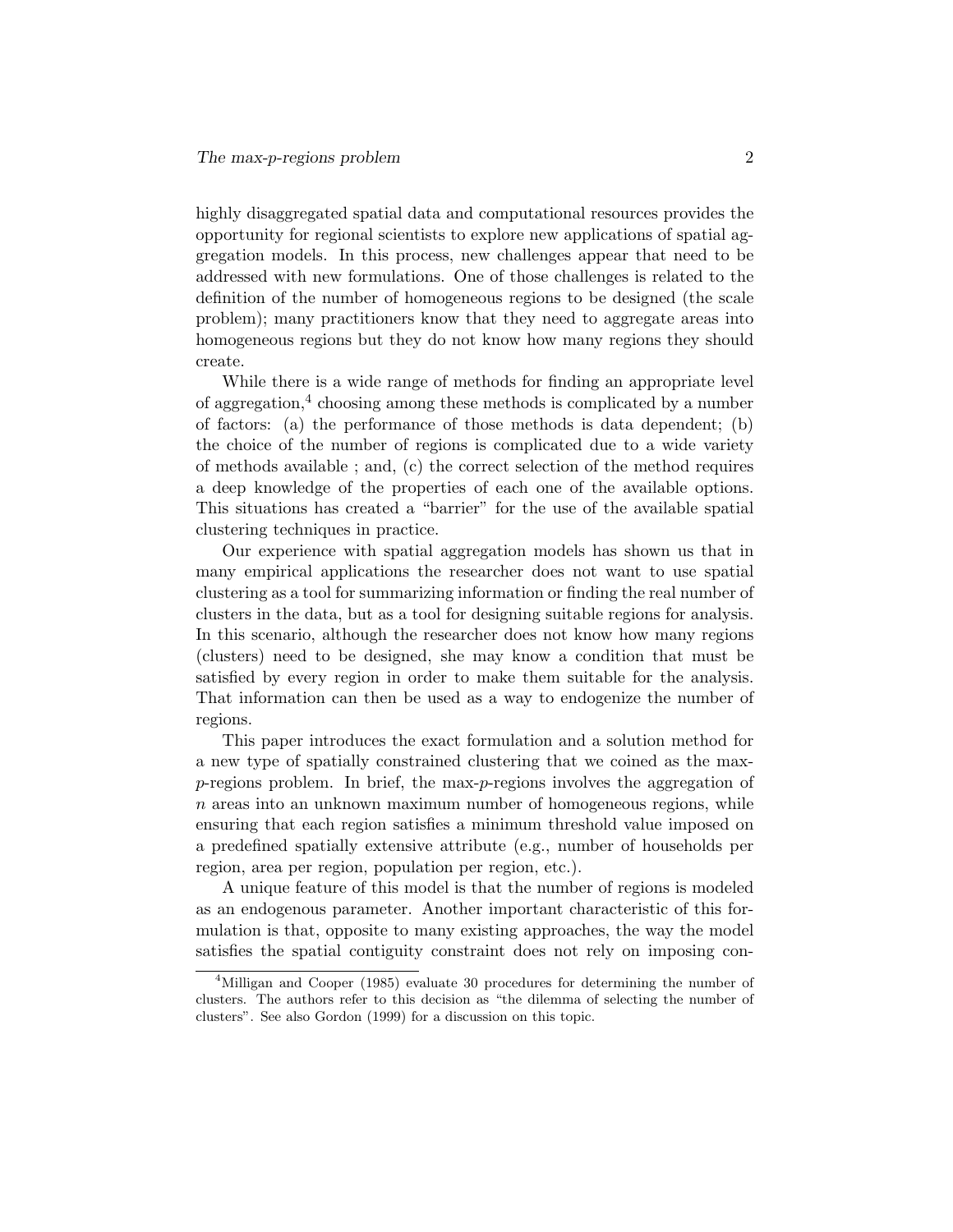straints on the shape of the regions (i.e., maximal compactness); instead, the max-p-regions model lets data dictate the shape of each region, which is a desirable characteristic in many empirical applications in regional science.

One of the most promising uses of the max-p-regions model is the definition of study regions. For example, in the statistical analysis of rates for small area estimation (i.e., crime rates, disease rates, unemployment rates) the precision with which the underlying rate can be measured is inversely related to the size of the population within the enumeration district. It is often desirable to combine small contiguous units so as to increase the precision of the rate estimation. In these cases, the max-p-regions algorithm can be used to design new study regions where (a) the loss of observations is minimized because it seeks to perform the minimum number of spatial aggregation; (b) the degree of aggregation bias is minimized, because intraregional homogeneity is maximized; and, (c) the new regions ensure valid statistical inference. It is also important to note that the max-p-regions model could be used as a way to avoid subjectivity in the definition of both scale (number of regions) and aggregation (shape of the regions) in applied analysis.

The remainder of the paper is organized as follows. A formal statement of the max-p-regions problem is formulated in the next section. A literature review is presented in Section 3. The exact formulation of the max-p-regions problem is introduced in Section 4. The heuristic algorithm for solving the max-p-regions problem, including some computational experience, is presented in Section 5. The article concludes with a summary and recommendations for future work.

## 2 Problem statement

Areas:

Let  $A = \{A_1, A_2, ..., A_n\}$  denote a set  $n = |A|$  areas.

#### Attributes:

Let  $A_{iy}$  denote the attribute y of area  $A_i$ , where  $y \in Y = \{1, 2, ..., m\}$  with  $m \geq 1$ ; and  $l_i$  denote a spatially extensive attribute of area  $A_i$ .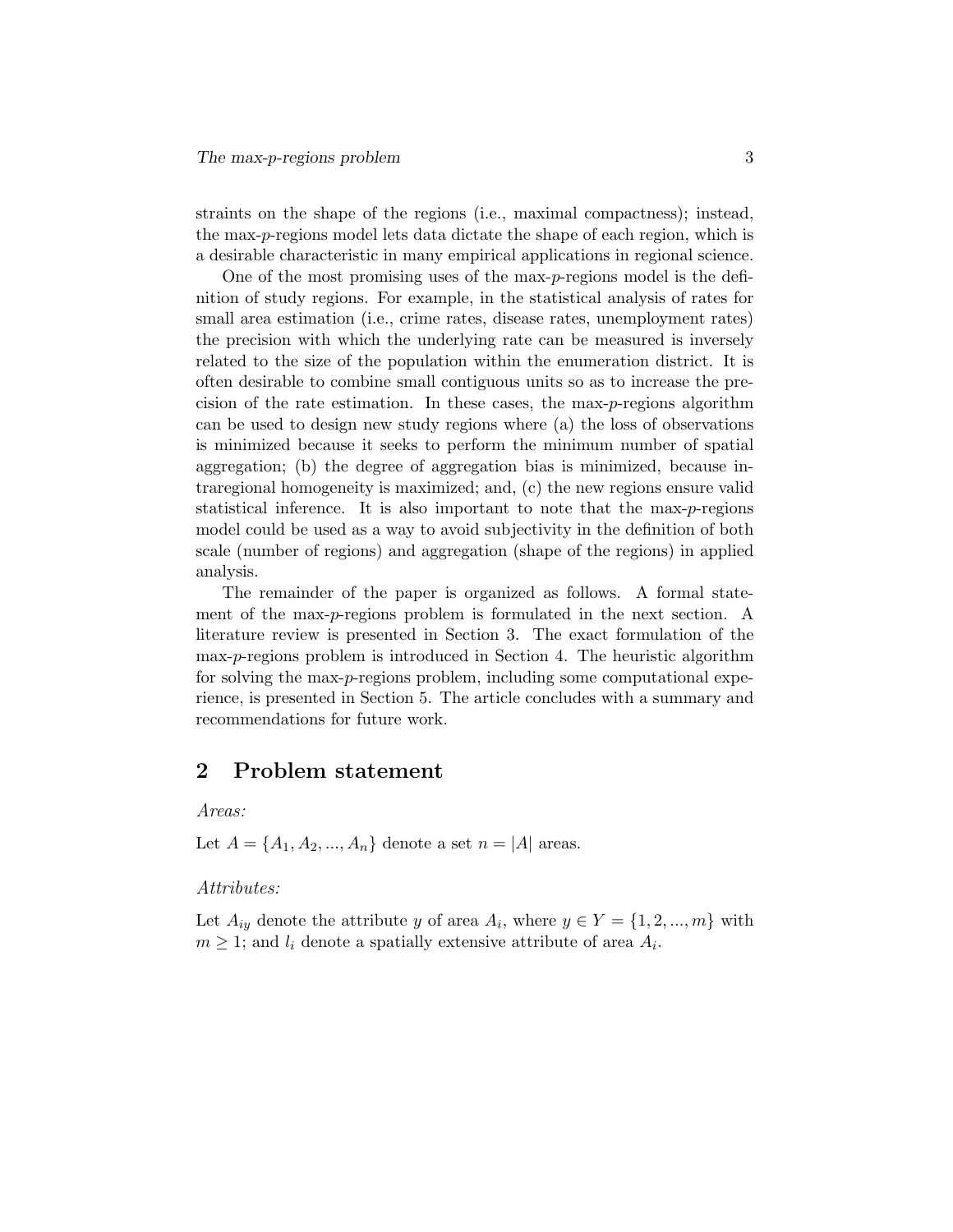#### Relationship:

Let  $d : A \times A \to \mathbb{R}^+ \cup \{0\}$  be the dissimilarity between areas based on the set of attributes Y such that  $d_{ij} \equiv d(A_i, A_j)$  satisfies the conditions  $d_{ij} \geq 0, d_{ij} = d_{ij}$  and  $d_{ij} = 0$  for  $i, j = 1, 2, \ldots, n$ . Distance funtions can also be utilized; i.e.,  $d_{ij}$  can also satify the subadditivity, or triangle inequality, condition:  $d_{ij} \leq d_{ik} + d_{kj}$  for  $i, j, k = 1, 2, ..., n$ .

Let  $W = (V, E)$  denote the contiguity graph associated with A such that vertices  $v_i \in V$  correspond to areas  $A_i \in A$  and edges  $\{v_i, v_j\} \in E$  if and only if areas  $A_i$  and  $A_j$  share a common border. For the max-p-regions model W must be a connected graph.

#### Feasible Partitions of A:

Let  $P_p = \{R_1, R_2, ..., R_p\}$  denote a partition of areas A into p regions with  $1 \leq p \leq n$  such that:

$$
|R_k| > 0 \text{ for } k = 1, 2, ..., p;
$$
  
\n
$$
R_k \cap R_{k'} = \emptyset \text{ for } k, k' = 1, 2, ..., p \land k \neq k';
$$
  
\n
$$
\bigcup_{k=1}^p R_k = A;
$$
  
\n
$$
\sum_{A_i \in R_k} l_i \ge \text{threshold} \left\{ \text{for } k = 1, 2, ..., p, \text{ and}
$$
  
\n
$$
\text{threshold} \in \mathbb{R}^+ \cup \{0\} |0 \le \text{threshold} \le \sum_{A_i \in A} l_i;
$$
  
\n
$$
W(R_k) \text{ is connected for } k = 1, 2, ..., p.
$$

Let  $\Pi$  denote the set of all feasible partitions of  $A$ .

Evaluation criterion for a feasible partition  $P_p \in \Pi$ :

 $h(R_k) = \sum$ ij: $A_i, A_j ∈ R_k, i≤j$  $d_{ij}$  Heterogeneity of region k with  $R_k \in P_p$ ;  $H(P_p)$  =  $\sum$ p  $_{k=1}$  $h(R_k)$  Total heterogeneity of partition  $P_p \in \Pi$ .

The max-p-regions problem may be formulated as:

Determine  $P_p^* \in \Pi$  such that  $|P_p^*| = max(|P_p| : P_p \in \Pi)$ , and  $\nexists \hat{P_p} \in \Pi : |P_p| = |P_p^*| \wedge H(P_p) < H(P_p^*)$ 

Next we present a basic example to illustrate an optimal solution for the max-p-regions problem. Figure 1 shows a regular lattice with nine square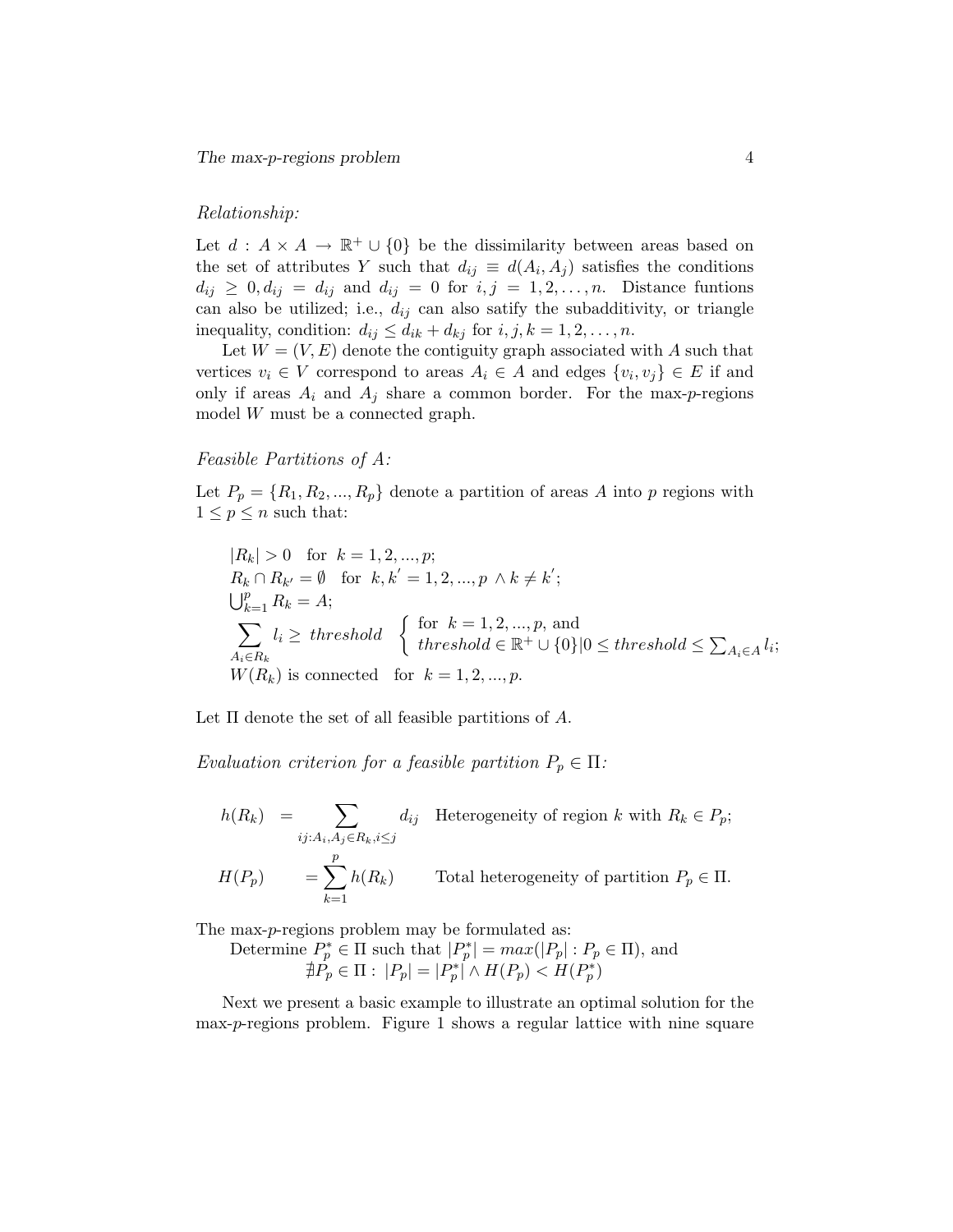areas which are grayscale-coded according to y, say the average price of a house in an area. We also have the number of houses per area as our spatially extensive attribute l. The objective is (1) to find the maximum number of contiguous regions,  $p$ , needed to group the nine areas in such a way that each region contains at least 120 houses (i.e.,  $threshold = 120$ ); and (2) to find, within all solutions with  $p$  regions, the solution with the least amount of regional heterogeneity based on  $y$ .<sup>5</sup>

|                                                                           | $v_1 = 350.2$               | $y_2$ = 400.5                     | $y_3 = 430.8$               |
|---------------------------------------------------------------------------|-----------------------------|-----------------------------------|-----------------------------|
|                                                                           | $I_1 = 30$                  | $I_2 = 25$                        | $I_3 = 31$                  |
|                                                                           | $y_4$ = 490.4               | $y_5 = 410.9$                     | $y_6$ = 450.4               |
|                                                                           | $I_4 = 28$                  | $I_5 = 32$                        | $I_6 = 30$                  |
| avg_price<br>350<br>$351 - 411$<br>$412 - 450$<br>$451 - 501$<br>LE02 EGO | $y_7 = 560.1$<br>$I_7 = 35$ | $y_8$ = 500.7<br>$I_{\rm R} = 27$ | $y_9$ = 498.6<br>$I_q = 33$ |

Figure 1: Example of input data:  $y =$  average price, and  $l =$  number of houses.

| Expressions                            | Values                                                                                                           |
|----------------------------------------|------------------------------------------------------------------------------------------------------------------|
| $h(R_1 = \{A_1, A_2, A_3, A_5, A_6\})$ | $d_{1,2}+d_{1,3}+d_{1,5}+d_{1,6}+d_{2,3}+d_{2,5}+d_{2,6}+d_{3,5}+d_{3,6}+$<br>$d_{5.6} =$                        |
|                                        | $50.3 + 80.6 + 60.7 + 100.2 + 30.3 + 10.4 + 49.9 + 19.9 +$                                                       |
|                                        | $19.6 + 39.5 = 461.4$                                                                                            |
| $h(R_2 = \{A_4, A_7, A_8, A_9\})$      | $d_{4,7} + d_{4,8} + d_{4,9} + d_{7,8} + d_{7,9} + d_{8,9} =$<br>$69.7 + 10.3 + 8.2 + 59.4 + 61.5 + 2.1 = 211.2$ |
| $H(P_2^*) = h(R_1) + h(R_2)$           | $461.4 + 211.2 = 672.6$                                                                                          |

Table 1: Construction of the evaluation criterion  $H(P_2^*)$ 

Table 1 presents the components of the evaluation criterion for the optimal partition,  $H(P_p^*)$ . According to the definition of the max-p-regions problem, this optimal solution  $(P_p^*)$  implies the following in sequential order.

- 1. It is not possible to have more than two regions with at least 120 houses each.
- 2. There is not another feasible solution with two regions with a total regional heterogeneity,  $H(P_p)$ , lower than 672.6.

<sup>&</sup>lt;sup>5</sup>For this example we assume  $d_{ij} = |y_i - y_j|$ ; e.g.,  $d_{1,2} = |350.2 - 400.5| = 50.3$ .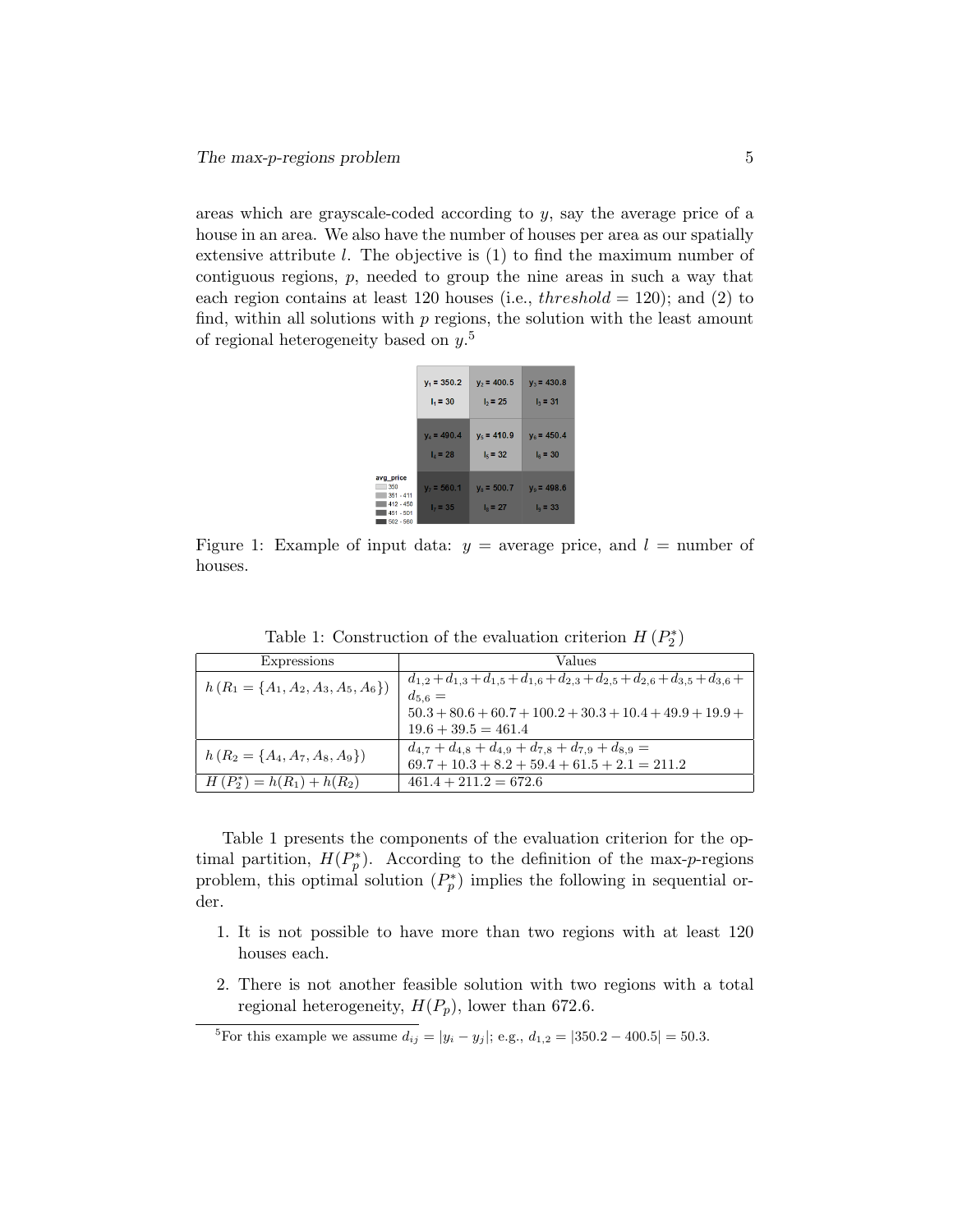The bold borders in Figure 2 outline the resulting regions. The regions capture the spatial patterns by aggregating areas with similar values for variable y. Finally, both regions have more than 120 houses each: 148 houses in region  $R_1$  and 123 in region  $R_2$ .

|                                                                              | $v_1 = 350.2$               | $v_2$ = 400.5               | $y_3 = 430.8$              |
|------------------------------------------------------------------------------|-----------------------------|-----------------------------|----------------------------|
|                                                                              | $I_1 = 30$                  | 1.25                        | $I_2 = 31$                 |
| Regional borders                                                             | $y_4 = 490.4$               | $y_5 = 410.9$               | $y_6 = 450.4$              |
|                                                                              | $I_4 = 28$                  | $I_5 = 32$                  | $I_6 = 30$                 |
| avg price<br>350<br>$351 - 411$<br>$412 - 450$<br>$451 - 501$<br>$502 - 560$ | $v_7$ = 560.1<br>$1.7 = 35$ | $v_8$ = 500.7<br>$I_8 = 27$ | $v9$ = 498.6<br>$I_0 = 33$ |

Figure 2: Optimal solution for a threshold of 120 houses per region.

## 3 Literature review

In the literature, there are three types methods for designing homogeneous regions. The first type of method designs the regions in two stages (Openshaw, 1973; Fischer, 1980). The first of the two stages starts by applying a conventional clustering algorithm to the areas without taking into account the geographical location of the areas being aggregated. In this stage, the focus is placed on creating clusters, not regions, of areas that are homogeneous in terms of a set of attributes, regardless of geography. The second of the two stages defines regions as subsets of spatially contiguous areas assigned to the same cluster. With this method the number of resulting regions heavily depends on the spatial patterns of the attributes used for calculating intraregional homogeneity (Openshaw and Rao, 1995).

The second type of method consists of constructing homogeneous regions by including the x and y coordinates of the centroids of the areas as two additional attributes in a conventional clustering algorithm (Webster and Burrough, 1972; Murray and Shyy, 2000). This is an indirect way to force geographically nearby areas to be assigned to the same cluster. In this case, the resulting regions will tend to be geographically compact and therefore spatially contiguous. Spatial contiguity in the final regional solution depends on the weight given to the geographical attributes  $(x \text{ and } y)$ coordinates) compared to the weights given to the other attributes (Wise et al., 1997). An increase in the weight of the geographic coordinate at-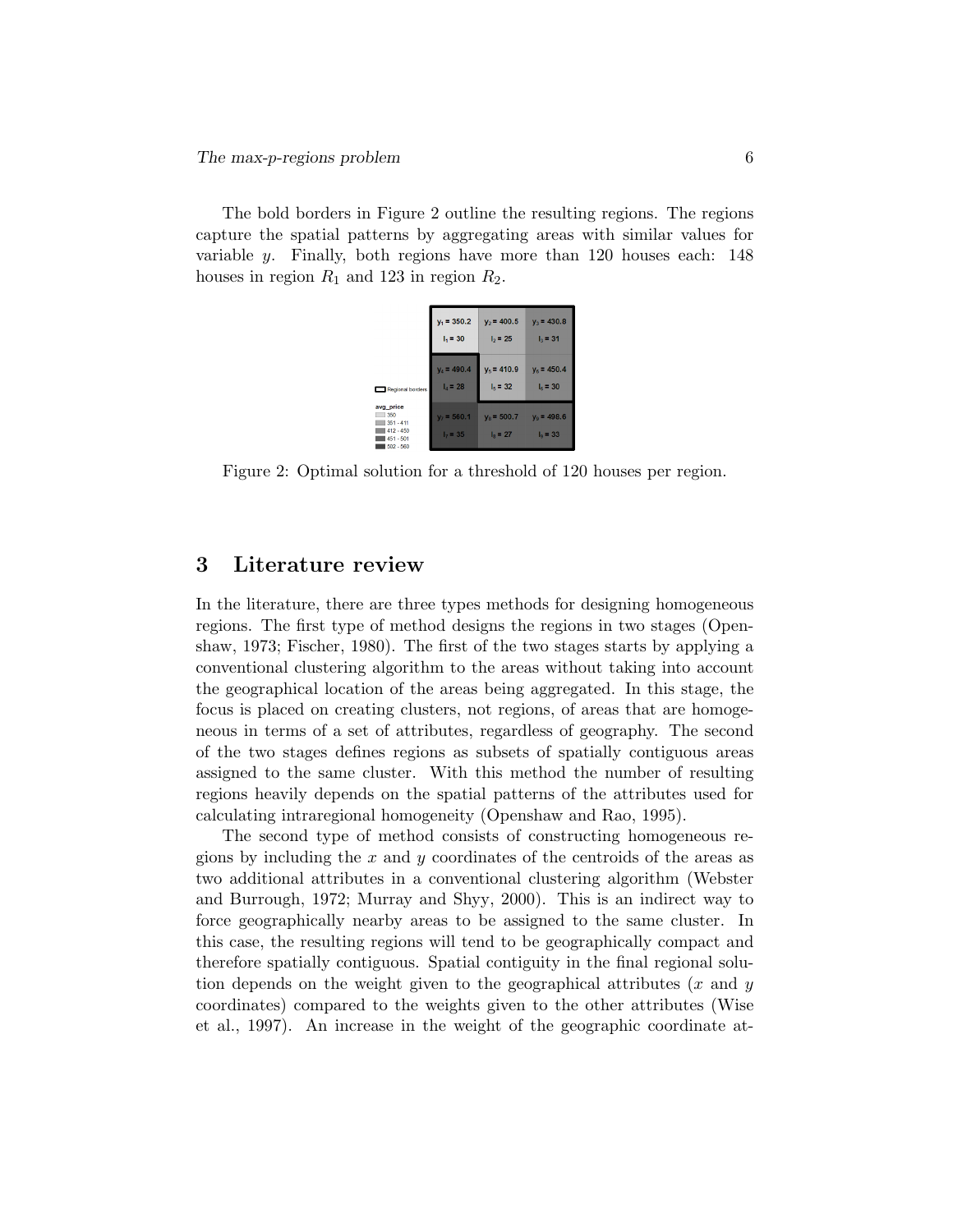tributes in the clustering procedure will increase the chances of obtaining spatially contiguous regions; As a trade-off, this increase in the geographic distance weighting compared to the weighting of the other attributes will detract from meeting the objective of obtaining intraregional homogeneity for the other attributes. One of the main challenges when applying this strategy it to decide how geographical and non-geographical attributes will be combined and weighted (Webster and Burrough, 1972; Cliff et al., 1975; Perruchet,  $1983$ <sup>6</sup>

For this paper, the key problem with the first two types of methods is that they do not include a procedure for ensuring the spatial contiguity of the regions. In both cases, this condition must be revised a posteriori. Because of the simplicity of their formulations, a key strength of these types of methods lies in their ability to handle large numbers of areas.<sup>7</sup>

A third type of method for clustering areas, our focus, guarantees spatial contiguity amongst the areas of each resulting region by explicitly including a spatial constraint within the regionalization procedure. The advantage of this strategy is that the objectives of spatial contiguity and intraregional homogeneity do not compete. Information about the neighboring structure of the set of areas is used only as an input for limiting the number of feasible solutions, and within this limited number of spatially contiguous solutions is intraregional homogeneity assessed. There is a wide range of strategies for guaranteeing spatial contiguity based on information about the neighbouring structure. They can be classified into five categories: (a) Adapted hierarchical clustering algorithms are where two clusters are merged only if they share a common border (Lankford, 1969; Byfuglien and Nordgard, 1973; Margules et al., 1985); (b) Seeded regions are where each region starts growing from an initial area from which other neighbouring areas are attached (Openshaw, 1977a); (c) Modification of an initial solution works by moving areas between regions while preserving spatial contiguity (Openshaw and Rao, 1995; Ferligoj and Batagelj, 1982); (d) Graph theory-based algorithms are where the areas and their neighborhood structure are represented as a connected graph that needs to be broken into connected subgraphs, while maximizing some intraregional homogeneity criterion (Maravalle et al., 1997; Hansen et al., 2003; Assunção et al., 2006); and, (e) Formulation of exact optimiza-

 ${}^{6}$ Horn (1995) and Martin et al. (2001) point out that the final solution is also sensitive to the methodology applied to define the centroids of the areas.

<sup>7</sup>The number of areas to aggregate determines computational time cost and is an important factor when selecting the aggregation method. See Cliff and Hagget (1970), Cliff et al. (1975), and Keane (1975) for a discussion on the complexity of spatially constrained clustering.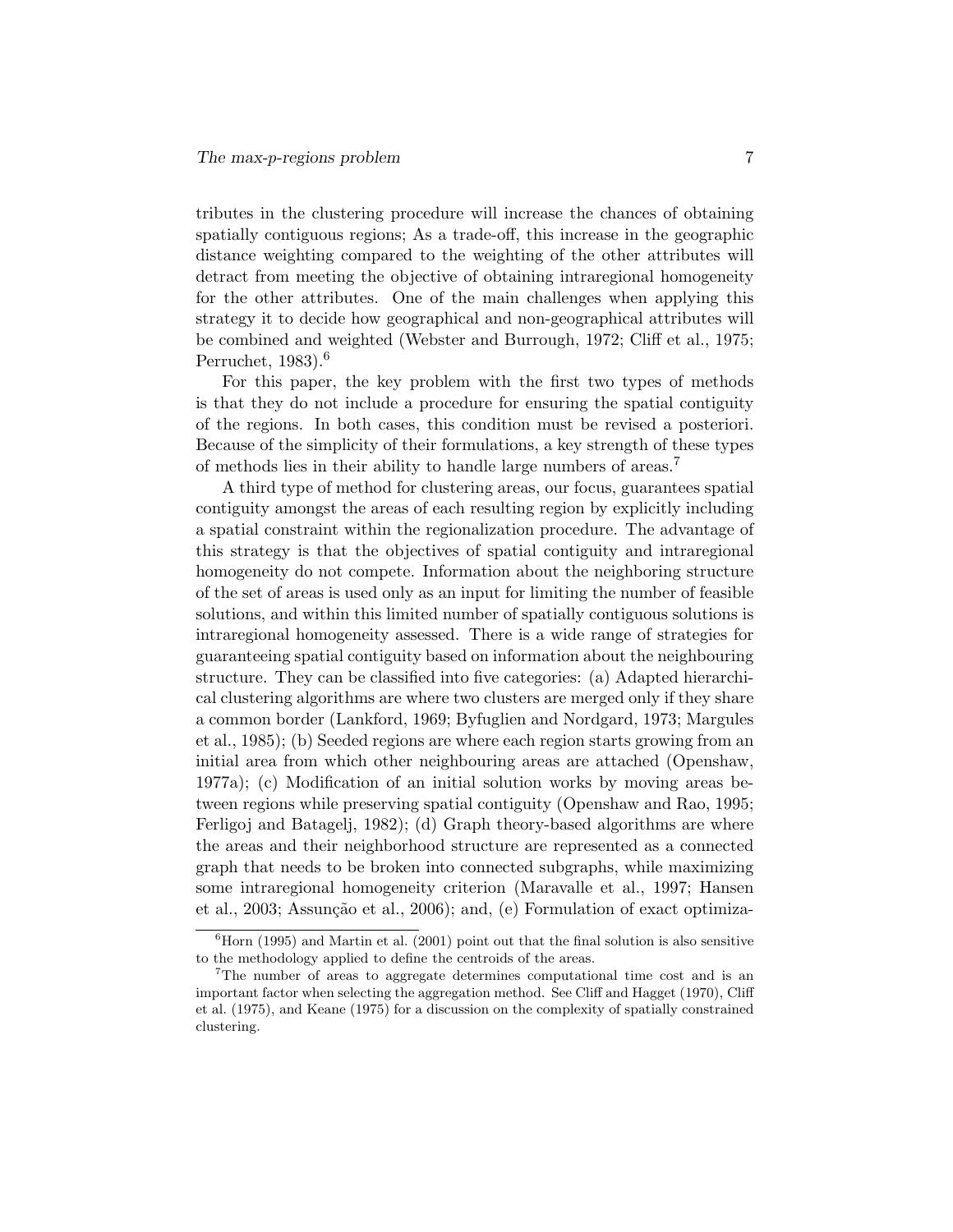tion models are where a subset of constraints are responsible for satisfying the spatial contiguity of each region (Murray and Shyy, 2000; Duque et al.,  $2010$ ).<sup>8</sup>

The use of one method or another is not an arbitrary decision. For those problems where the shape of the regions should be guided by the spatial distribution of the variables, the use of conventional clustering with  $x$ and y coordinates are not appropriate because they always tend to generate circular (compact) regions. Also, problems that do not require nested aggregations at different scales will not ensure optimality by using adapted hierarchical clustering algorithms because with these methods the solution at one scale is conditioned to the solutions obtained at lower scales (Bunge, 1966). The method proposed in this paper satisfies the contiguity constraint in two ways. First, in the exact formulation we design constraints that borrow concepts from graph partitioning. And second, for the solution method, we design an algorithm that constructs feasible solutions, based on the seeded regions strategies, which are iteratively modified while searching for improvements on the evaluation criterion.

### 4 The exact formulation of the max- $p$ -regions model

Parameters:

| $i, I =$      | Index and set of areas, $I = \{1, \dots, n\}$ ;                                                                                                                                                |
|---------------|------------------------------------------------------------------------------------------------------------------------------------------------------------------------------------------------|
| $k =$         | index of <b>potential</b> regions, $k = \{1, \dots, n\}$ ;                                                                                                                                     |
| $c =$         | index of contiguity order, $c = \{0, \dots, q\}$ , with $q = (n-1)$ ;                                                                                                                          |
| $w_{ij} =$    | $\int 1$ , if areas i and j share a border, with $i, j \in I$ and $i \neq j$<br>$\left  0, \text{ otherwise:} \right.$                                                                         |
| $N_i =$       | ${j w_{ij} = 1}$ , the set of areas that are adjacent to area i;                                                                                                                               |
| $d_{ij} =$    | dissimilarity relationships between areas i and j, with $i, j \in I$ and                                                                                                                       |
| $h =$         | $i < i$ :<br>$1 + \lfloor log(\sum_{i} \sum_{j   j > i} d_{ij}) \rfloor$ , which is the number of digits of the<br>floor function of $\sum_i \sum_{j \mid j > i} d_{ij}$ , with $i, j \in I$ ; |
| $l_i =$       | spatially extensive attribute value of area i, with $i \in I$ ;                                                                                                                                |
| $threshold =$ | minimum value for attribute $l$ at regional scale.                                                                                                                                             |

Decision variables:

<sup>8</sup>These methods for ensuring spatial contiguity are required in a wide range of related problems like political districting (Williams, 1995), school districting (Caro et al., 2004), sales districting (Zoltners and Sinha, 1983), among others.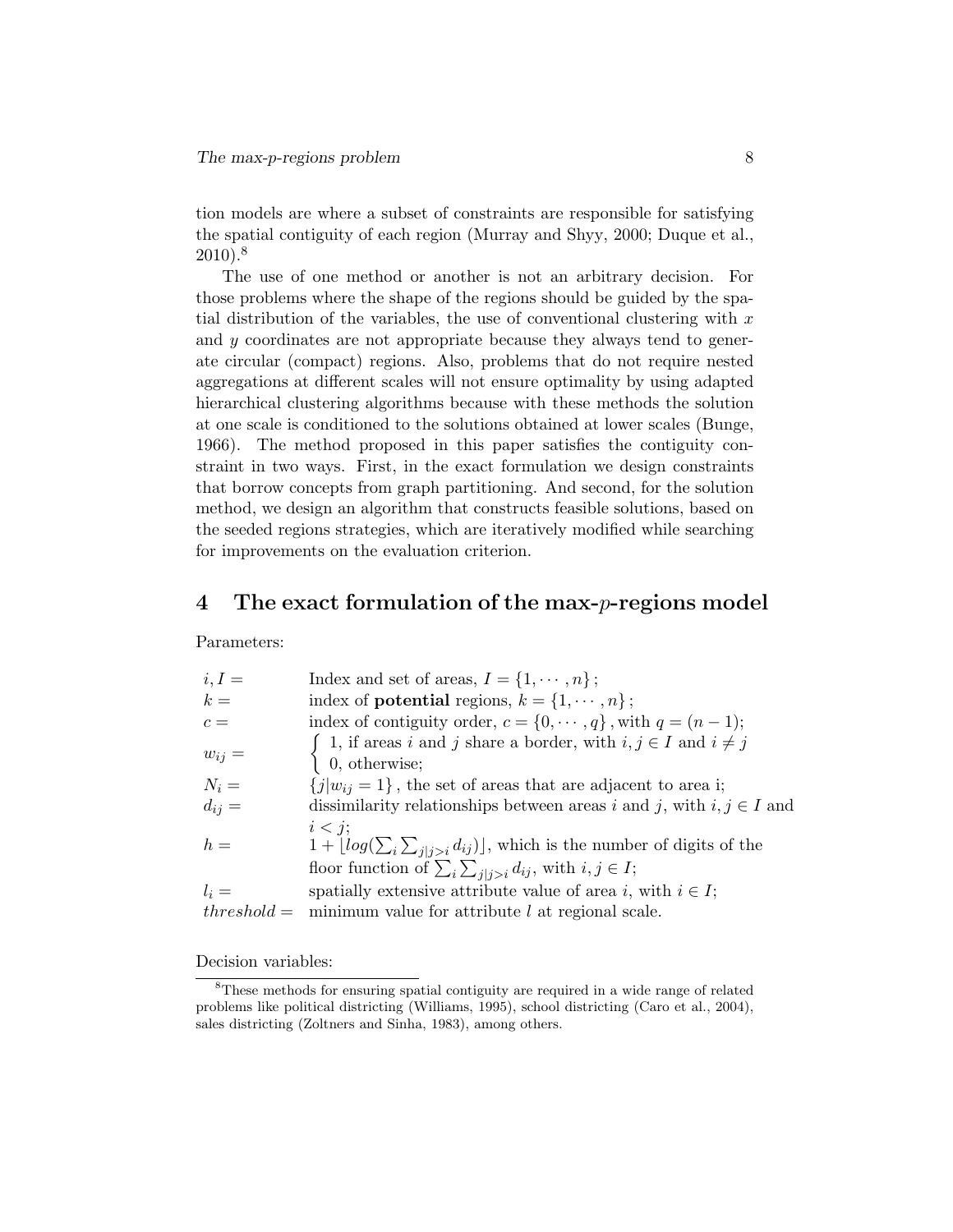$$
t_{ij} = \begin{cases} 1, & \text{if areas } i \text{ and } j \text{ belong to the same region } k, \text{ with } i < j \\ 0, & \text{otherwise;} \\ 1, & \text{if areas } i \text{ is assigned to region } k \text{ in order } c \\ 0, & \text{otherwise.} \end{cases}
$$

Minimize:

$$
Z = \left(-\sum_{k=1}^{n} \sum_{i=1}^{n} x_i^{k0}\right) * 10^h + \sum_{i} \sum_{j \mid j > i} d_{ij} t_{ij}
$$
 (1)

Subject to:

$$
\sum_{i=1}^{n} x_i^{k0} \le 1 \qquad \forall k = 1, \cdots, n \tag{2}
$$

$$
\sum_{k=1}^{n} \sum_{c=0}^{q} x_i^{kc} = 1 \qquad \forall i = 1, \cdots, n
$$
 (3)

$$
x_i^{kc} \le \sum_{j \in N_i} x_j^{k(c-1)} \qquad \forall i = 1, \cdots, n; \forall k = 1, \cdots, n; \forall c = 1, \cdots, q \qquad (4)
$$

$$
\sum_{i=1}^{n} \sum_{c=0}^{q} x_i^{kc} l_i \ge threshold * \sum_{i=1}^{n} x_i^{k0} \qquad \forall k = 1, \cdots, n
$$
 (5)

$$
t_{ij} \ge \sum_{c=0}^{q} x_i^{kc} + \sum_{c=0}^{q} x_j^{kc} - 1 \quad \forall i, j = 1, \cdots, n | i < j; \forall k = 1, \cdots, n \tag{6}
$$

$$
x_i^{kc} \in \{0, 1\} \qquad \forall i = 1, \cdots, n; \forall k = 1, \cdots, n; \forall c = 0, \cdots, q \qquad (7)
$$

$$
t_{ij} \in \{0, 1\} \qquad \forall i, j = 1, \cdots, n | i < j \tag{8}
$$

In this formulation potential regions are represented by an index  $k$ . We call then "potential regions" because we do not know a priori how many regions will be created. When a region  $k$  is created it starts from a "root"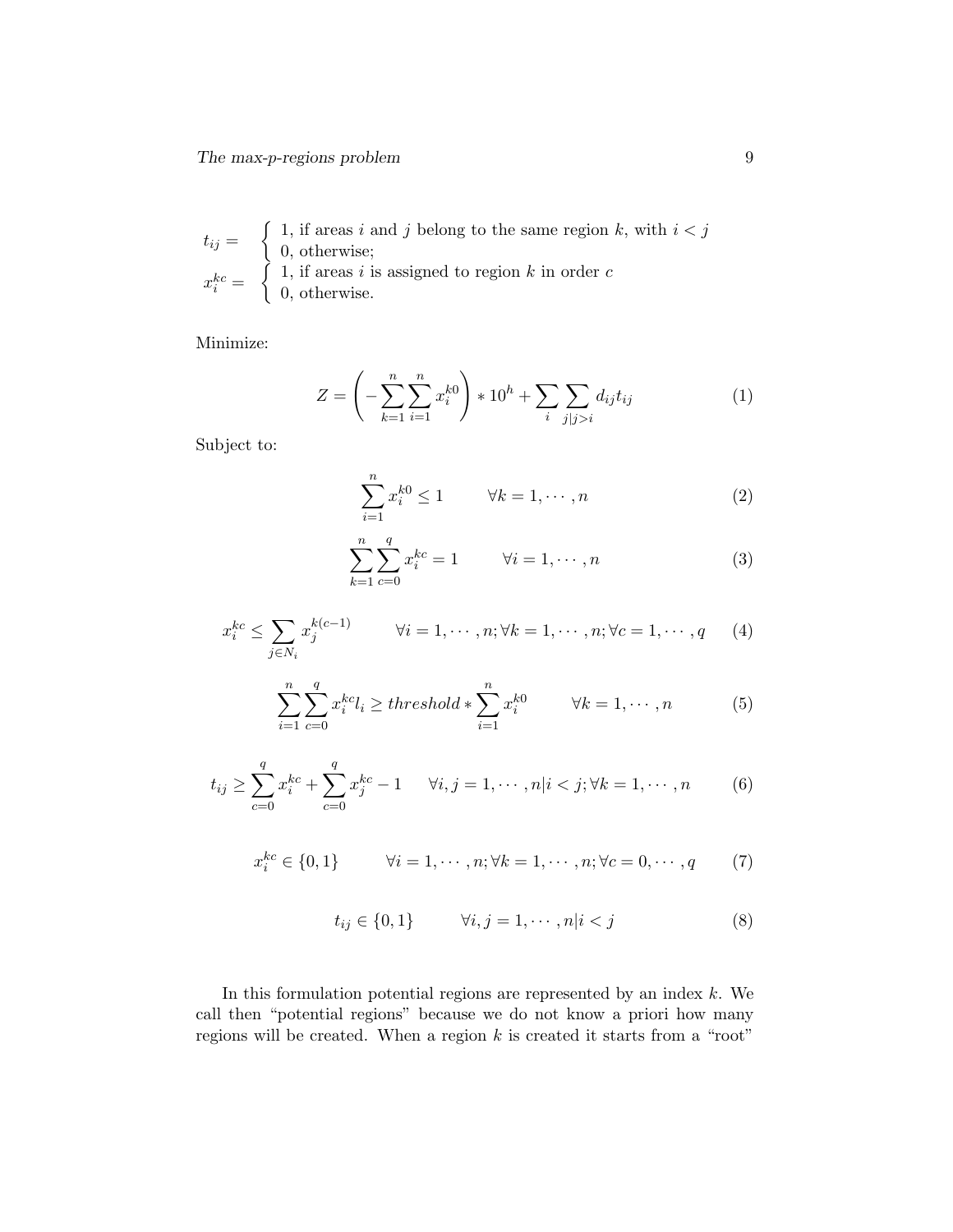area i, which is an area assigned to region k in order zero (i.e.,  $X_i^{k0}$ ). Each region contains one and only one root area. The other areas are assigned to one root according to an ordering system that ensures that each area either is adjacent to the root area, or next to an area that is assigned to the same region with a smaller order number. The contiguity conditions in this model represent an extension of the ordered-area assignment conditions proposed by Cova and Church (2000), who developed such conditions to enforce contiguity in a site design problem.

The MIP model is formulated as a minimization problem with an objective function that comprises two terms, one term that controls the number of regions, p, and a second term that controls the total heterogeneity,  $H(P_n)$ . The first term is obtained by adding the number of areas designated as root areas  $(X_i^{k0})$ , and the second term adds the pairwise dissimilarities between areas assigned to the same region. Since the objective function is formulated as a minimization problem, we multiply the first term by minus one.

These two terms are merged into one single value, but not in the usual way (i.e., by multiplying each term by a weight). Instead, we merge them in such a way that there is an implicit hierarchy where the number of  $p$ regions comes first than the goal of reducing total heterogeneity. We achieve this hierarchy by multiplying the first term by a scaling factor  $h = 1 +$  $\lfloor log(\sum_i \sum_{j|j>i} d_{ij}) \rfloor$ . For p regions the objective functions starts at  $-p*10^h$ . This value increases when we add the total heterogeneity, but  $h$  is big enough that, regardless the value of this heterogeneity, the objective function will never reach  $-(p-1) * 10<sup>h</sup>$ . This formulation has three implications:

- If the algorithm finds a feasible solution with a higher value of  $p$ , the improvement in the objective function will always be big enough that this new solution will be preferred over any other solution with a smaller value of p.
- For the same value of  $p$ , solutions with lower heterogeneity will be preferred over solutions with higher heterogeneity.
- The third implication is derived from the two first, and it is that we force the model to compare only total heterogeneities between solutions with the same number of regions. Comparing heterogeneities between solutions with different number of regions would be an unfair comparison.

Constraints  $(2)$  establish that a region k should not have more than one core area. A root area for a region has a defined order of zero  $(c =$ 0). Constraints (3) require that each area  $i$  be assigned to exactly one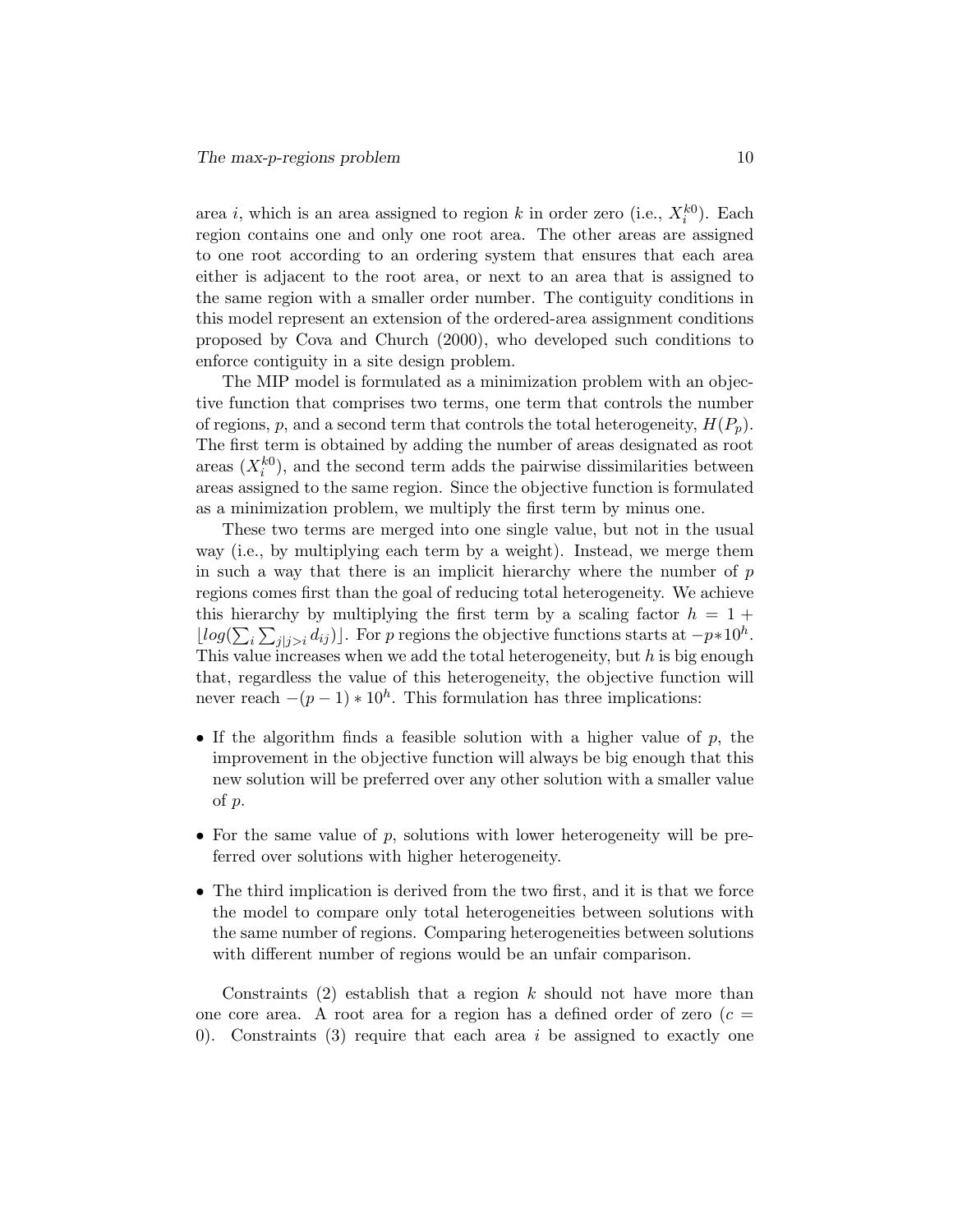region  $k$  and one contiguity order  $c$ . Constraints  $(4)$  require that area i be assigned to region k at order c if and only if an area j exist, in the adjacent neighborhood of  $i$ , that is assigned to the same region  $k$  in order  $c-1$ . Constraints (5) ensure that when a region is created, the value of the spatially extensive attribute in that region will be above the predefined threshold value. Constraints (6) select the pairwise dissimilarities that must be taken into account for calculating the total heterogeneity. Thus, the binary variable  $t_{ij} = 1$  whenever areas i and j are assigned to the same region  $k$ , regardless of the order in which they are assigned. Finally, constraint  $(7)$ and (8) guarantee variable integrity.

In this formulation we do not impose any constraint on the shape of the regions. Our formulation even allows for regions in the solution that can appear as concentric rings around, for example, a Central Business District.

The MIP formulation of the max-p-regions model is computationally expensive. It has  $3n + (n-1)n^2 + n\frac{n^2-n}{2}$  $\frac{1-n}{2}$  constraints and  $(n-1)n^2 + \frac{n^2-n}{2}$ 2 variables, which quickly make it intractable as the number of areas increases. However there are some options that can be considered to reduce the size of the problem:

- 1. Each area i with  $l_i \geq threshold$  can be assigned to a different region k by adding constraints of the type  $X_i^{k0} = 1$ .
- 2. The upper limit of the indexes  $k$  and  $c$  can be reduced, because they were set for very extreme cases. Currently we do not have the decision rules to define how much the upper limits of  $k$  and  $c$  can be reduced without affecting optimality.
- 3. It is clear that, for a given solution, the objective function will not be affected if we modify the index of the region, or the order of assignment, as long as the set of areas per region is not modified. This implies that, when using the branch and bound method, the optimal solution will exist in multiple branches of the solution tree. Thus, a Depth-first branching direction may reduce the solution time.
- 4. If we take into account that any area can be the root of its region, then we can apply the "1 in 1" formulation proposed by Rosing and ReVelle (1986) within the context of flow capturing model. According to this formulation, a single area  $i$  can be arbitrarily assigned to one specific region without degrading the problem or the objective function. Thus, we can reduce computation time by adding the constraint  $X_1^{1,0}$  without affecting optimality.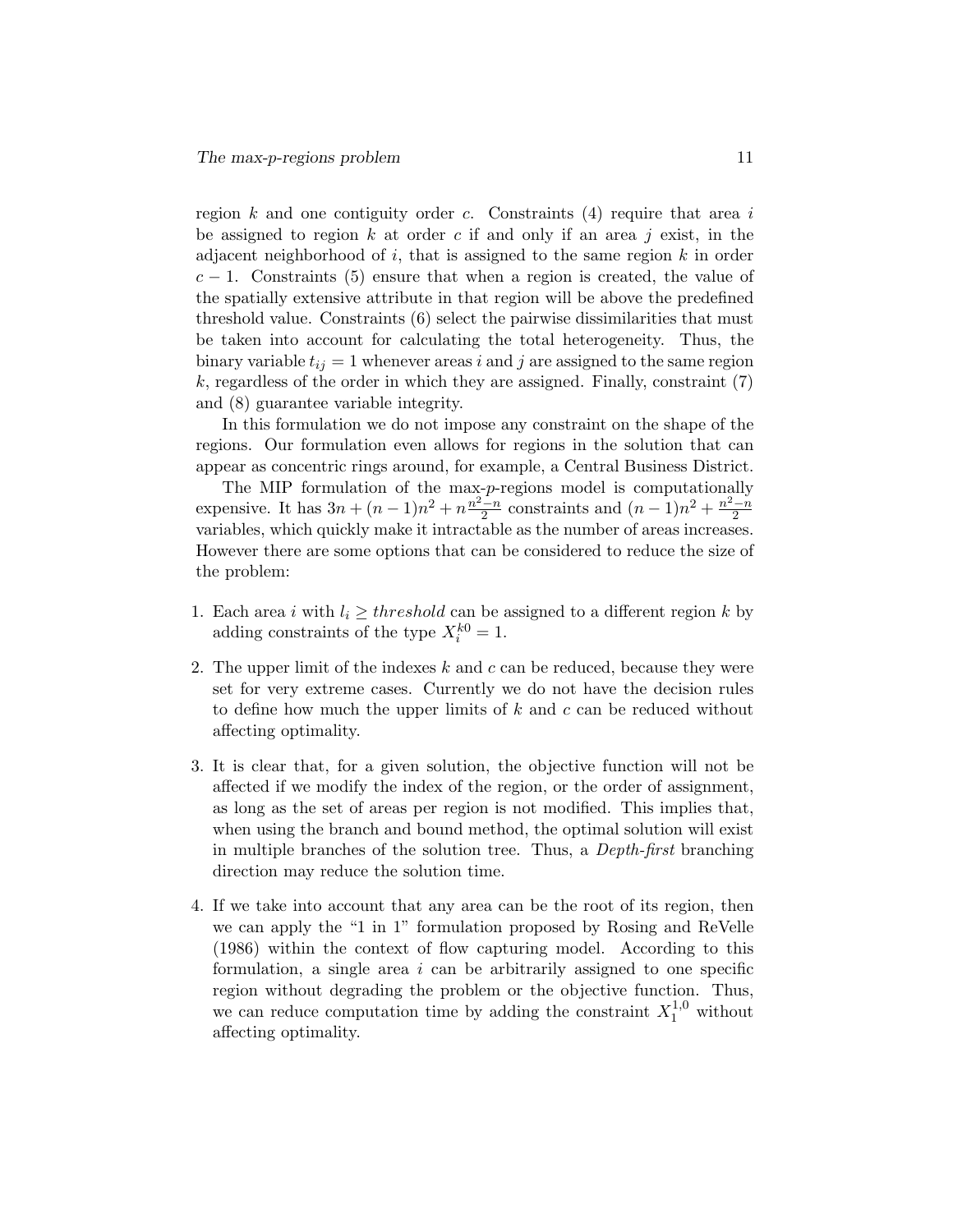To illustrate the complexity of the max-p-regions we solved nineteen problems with different number of areas  $(n)$  and threshold values  $threshold)$ . The attributes y, from which the dissimilarities  $d_{ij}$  are calculated, were simulated as spatial autoregressive (SAR) processes with a spatial autocorrelation parameter  $\rho = 0.8$ , mean  $= 0$ , and the rook criterion of contiguity for constructing the spatial weights. The spatially extensive attributes  $l$  where generated from a discrete uniform distribution between 10 and 15. Table 2 summarizes computational results. Only four problems were solved to optimality, and feasible solutions were obtained for six problems. For the other nine problems CPLEX did not find a feasible solution after four hours. It is clear that with the commonly available computational power we currently need to use heuristics to solve meaningfully large problems.<sup>9</sup>

| problem        | $\mathbf n$ | threshold | solution                       | p                         | time (sec.) |
|----------------|-------------|-----------|--------------------------------|---------------------------|-------------|
| 1              | 9           | 28        | $-2.931 \cdot 10^{2}$          | $\overline{\overline{3}}$ | 0.33        |
| $\overline{2}$ | 9           | 38        | $-1.877 \cdot 10^{2}$          | $\overline{2}$            | 0.19        |
| 3              | 16          | 51        | $-\overline{2.965 \cdot 10^3}$ | 3                         | 1257.25     |
| 4              | 16          | 68        | $-1.948 \cdot 10^{3}$          | $\overline{2}$            | 198.86      |
| 5              | 25          | 52        | $-6.069 \cdot 10^{3}$          | 6                         |             |
| 6              | 25          | 79        | $-3.984 \cdot 10^{3}$          | 3                         |             |
| 7              | 25          | 105       | $-2.920 \cdot 10^{3}$          | 3                         |             |
| 8              | 36          | 53        | $-9.094 \cdot 10^{4}$          | $\overline{7}$            |             |
| 9              | 36          | 68        | $-7.087 \cdot 10^{4}$          | 5                         |             |
| 10             | 36          | 120       |                                |                           |             |
| 11             | 49          | 54        |                                |                           |             |
| 12             | 49          | 65        |                                |                           |             |
| 13             | 49          | 82        |                                |                           |             |
| 14             | 49          | 109       | $-6.027 \cdot 10^{4}$          | 6                         |             |
| 15             | 64          | 52        |                                |                           |             |
| 16             | 64          | 60        |                                |                           |             |
| 17             | 64          | 64        |                                |                           |             |
| 18             | 64          | 84        |                                |                           |             |
| 19             | 64          | 140       |                                |                           |             |

Table 2: Computational experience with CPLEX

<sup>∗</sup> Optimal (by CPLEX).

† Run stopped after 4 h.

− No solution found.

<sup>9</sup>Results are based on using ILOG CPLEX 11.2 executed on a Dell Precision T3400 computer running the Windows XP-64bits operating system equipped with 8 GB RAM and a 2.99 GHz Intel Corel 2 Extreme processor.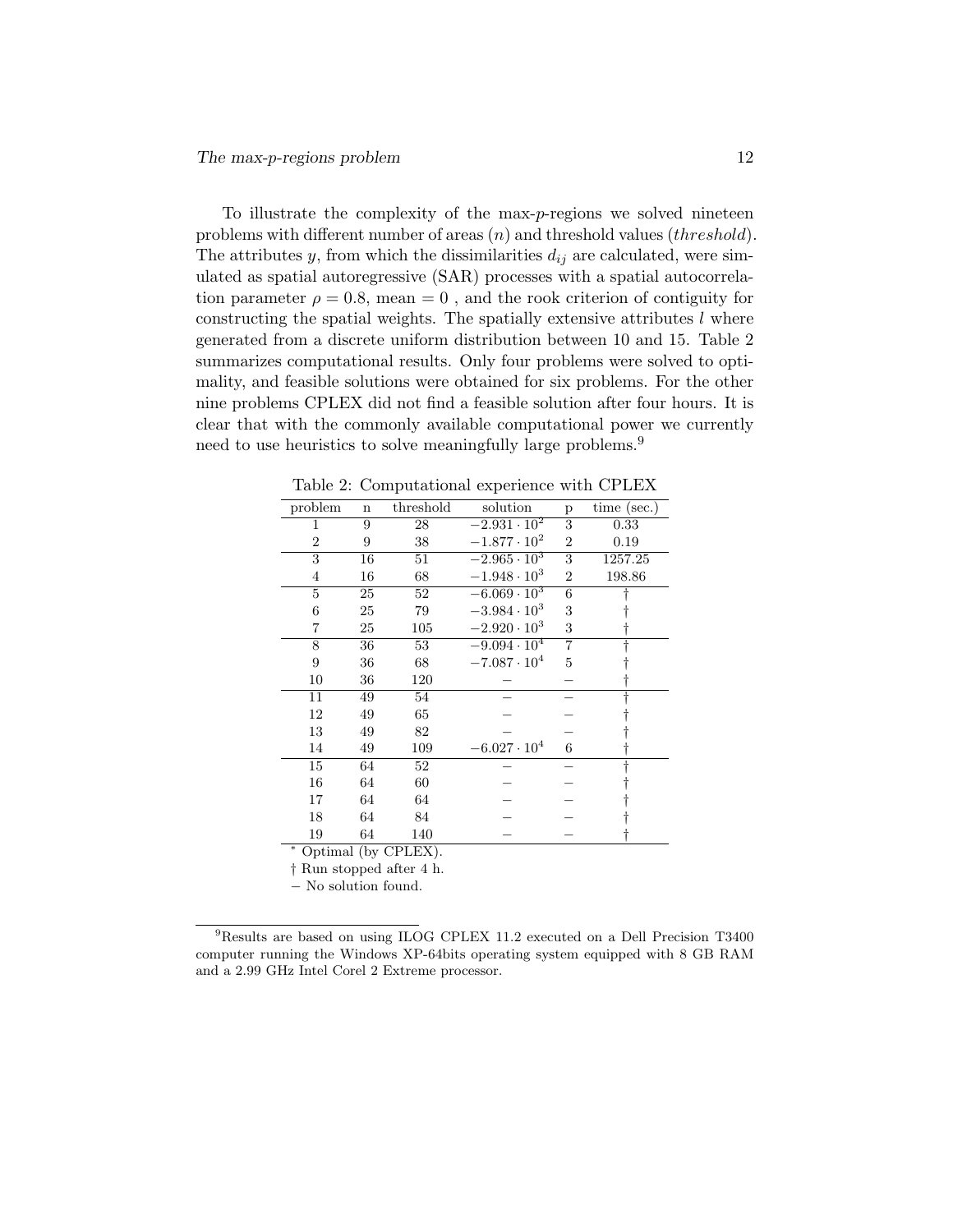## 5 Heuristic solution methods

In this section we propose a heuristic solution for the max-p-regions problem. The heuristic is presented in Pseudocode 1 and comprises two phases, a construction phase and a local search phase. The construction phase generates a set of feasible solutions, and the local search phase applies iterative modifications to those feasible solutions in order to improve the evaluation criterion. At the end, the heuristic returns the best solution found.

```
Pseudocode 1: MAX-P-REGIONS
A : Set of areas,
l : Spatially extensive attribute of areas,
d : Pairwise dissimilarities between areas,
W: Neighbourhoods,
threshold: Constraint on attribute l at regional level.
```
 $P_p^{best} = \emptyset$ , best partition.  $het = \infty$  $\Pi = \emptyset$ , set of feasible partitions.  $\Psi = \emptyset$ , set of partitions before enclaves assignment.  $maxP = 0$ , maximum number of regions. Construction Phase: for  $i = 1, 2, \cdots$ , maxitr do  $\oint \psi, \varepsilon, A' = \text{GrowRegions}(A, l, d, W, threshold)$  $\left| \begin{array}{c} \hline \end{array} \right|$  $\begin{array}{c} \hline \end{array}$  $p = |\psi|$ , number of regions in partition  $\psi$ if  $p > maxP$ then  $\begin{cases} \Psi = \psi \end{cases}$  $maxP = p$ if  $p = maxP$  $\textbf{then} \;\; \{\Psi = \Psi \cup \psi\}$ if  $p < maxP$ then  $\{pass$ for  $\psi$  in  $\Psi$  $\textbf{do} \begin{cases} P^{feasible} = \textbf{AssignEnclaves}(\psi, A^a, \varepsilon, d, W) \\ \textbf{h} \quad \textbf{h} \in \mathcal{L}^{feasible} \end{cases}$  $\Pi = \Pi \cup P^{feasible}$ Local Search Phase: for  $P^{feasible}$  in  $\Pi$ do  $\sqrt{ }$  $\int$  $\overline{\mathcal{L}}$  $P^{current}_p = \mathbf{LocalSearch}(P^{feasible})$ if  $H(P_p^{current}) < het$ then  $\begin{cases} het = H(P_p^{current}) \\ p_{best} \\ pcurrent \end{cases}$  $P_p^{best} = P_p^{current}$  $\operatorname{return}\, P^{best}_p$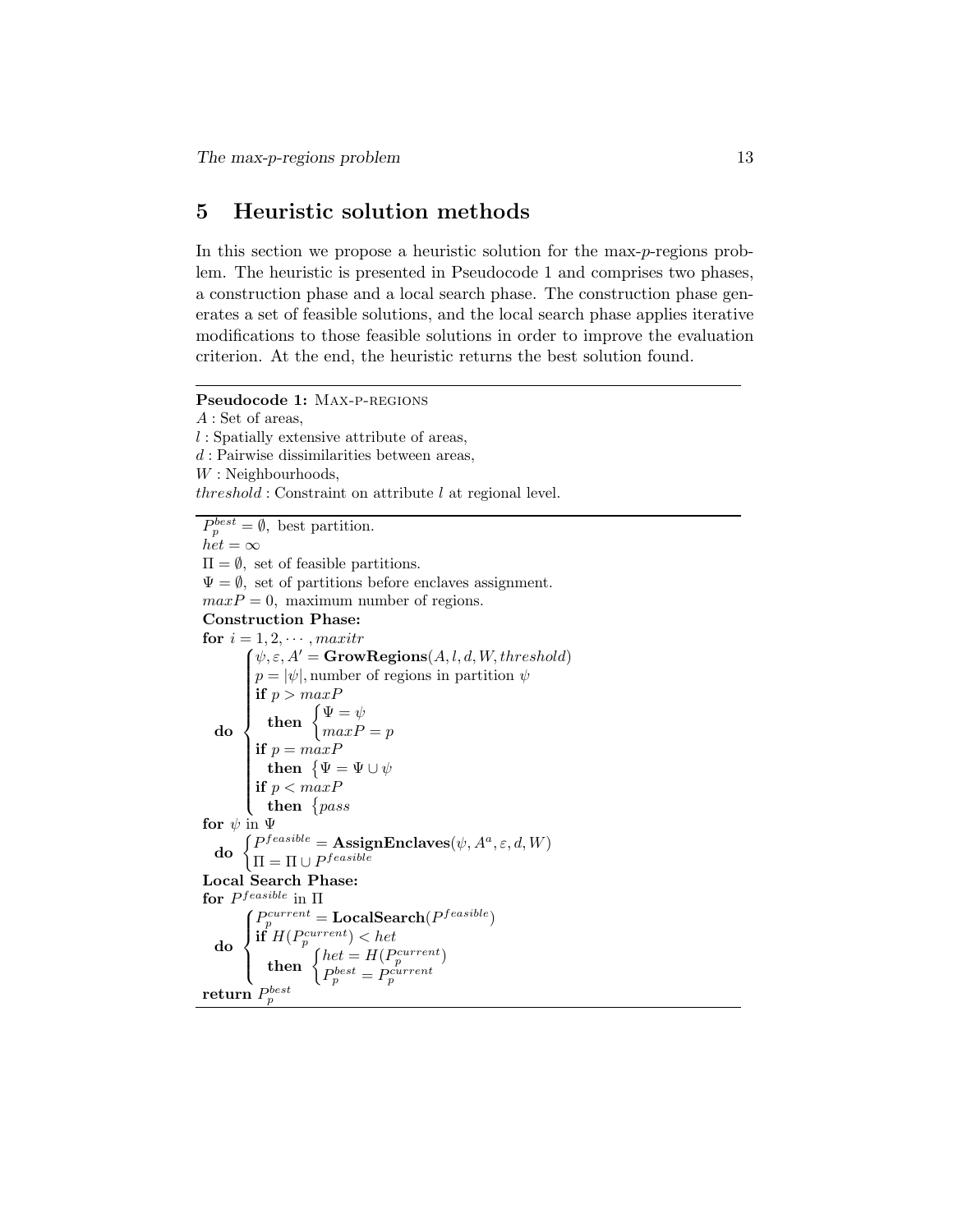### 5.1 Construction phase

The construction of a feasible solution is divided in two phases: growing phase (see Pseudocode 2), and enclaves assignment (see Pseudocode 3). During the growing phase the algorithm selects at random an unassigned area, which is the "seed area" of a growing region. Then, neighbouring unassigned areas are added to the initial seed until the region reaches the minimum threshold value.<sup>10</sup> Next, the algorithm selects a new seed area to start growing a new region. This process is repeated until it is not possible to grow new regions that satisfy the threshold value. Those areas that are not assigned to a region are known as "enclaves." At the end of the growing phase, the algorithm finished with a set of partial solutions where each solution is composed by a set of growing regions and a set of enclave areas.

The number of feasible growing regions may change from run to run. For this reason the algorithm repeats this procedure multiple times  $(maxitr)$  and keeps only those solutions where the number of growing regions is equal to the maximum number of regions obtained in prior iterations. Each partial solution is then passed to the process of enclaves assignment. In this phase each enclave area must be assigned to one neighbouring growing region according to a measure of similarity.<sup>11</sup> Once all the partial solutions have passed through the enclave assignment process, the algorithm has a set of feasible solutions, all of them with the same number of regions.

<sup>10</sup>The strategy of creating regions from the selection of an initial area appeared in the early 60s with Vickrey (1961) for solving districting problems. Variations of this methodology have been proposed by Thoreson and Littschwager (1967), Gearhart and Liittschwager (1969), Taylor (1973), Openshaw (1977a), Openshaw (1977b), and Rossiter and Johnston (1981).

 $11$ This implies that the enclave assignment process do not modify the number of regions. It just ensures the exhaustive assignment of areas to regions.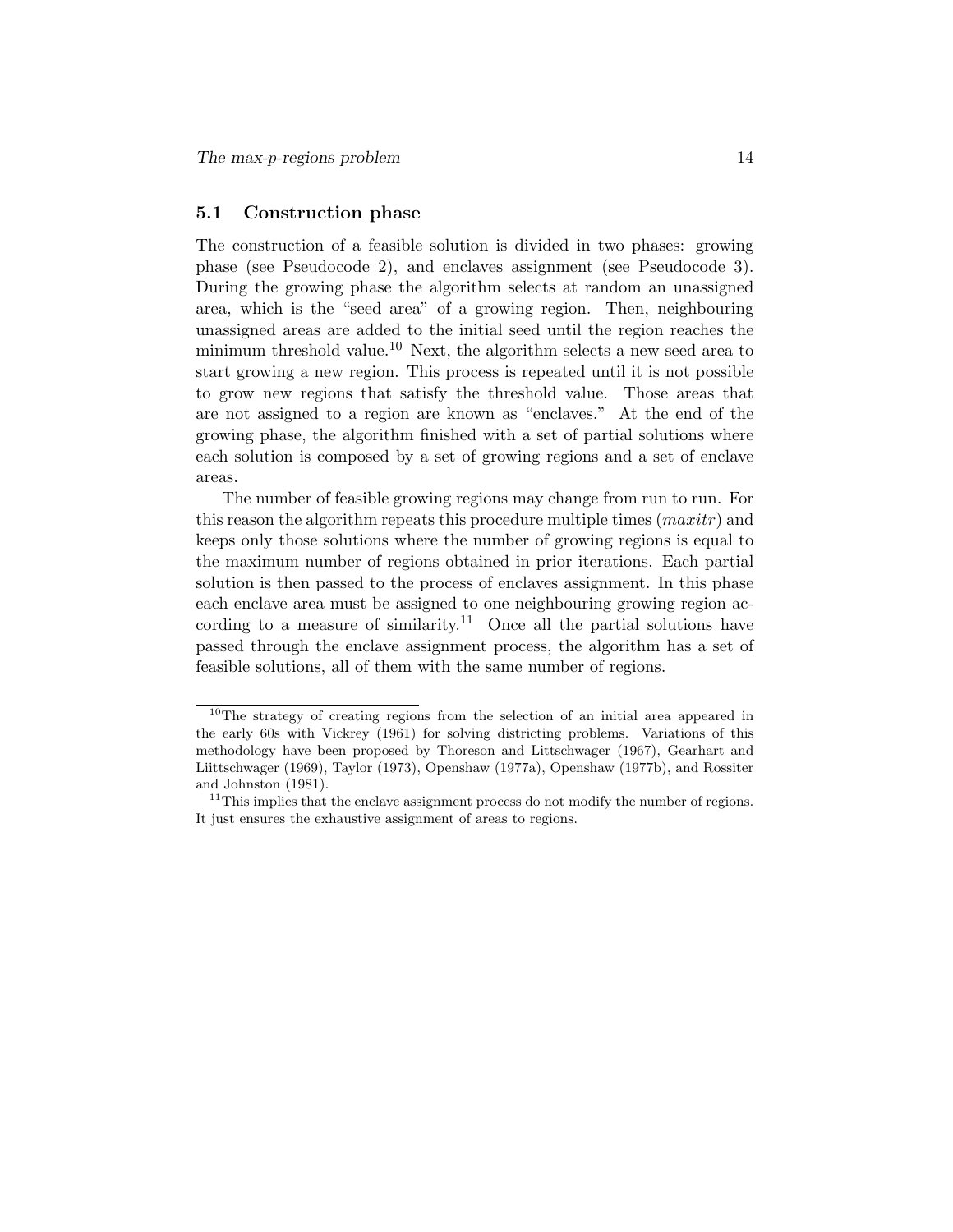#### Pseudocode 2: GrowRegions A, l, d, W, threshold

**Comment:** Grow regions from initial seeds such that the value of attribute  $l$ in each region is above threshold.

 $\Psi = \emptyset$ , set of partitions before enclaves assignment.  $\varepsilon = \emptyset$ , set of enclave areas.  $A^u = A$ , set of unassigned areas.  $A^a = \emptyset$ , set of assigned areas. while  $A^u \neq \emptyset$ do  $A_k$  = select, at random, one area from  $A^u$ .  $A^u = A^u - \{A_k\}$ , remove area  $A_k$  from set  $A^u$ .  $A^a = A^a \cup \{A_k\}$ , add area  $A_k$  to set  $A^a$ . if  $l_k \geq threshold$ then  $\{R_k = \{A_k\}$ , area  $A_k$  becomes a region by itself.  $\Psi = \Psi \cup \{R_k\}$ , add region  $R_k$  to partition  $\Psi$ . if  $l_k < threshold$ then  $R_k = \{A_k\}$ , start a growing region seeded at area  $A_k$ .  $N = neighbors(A_k) - A^a$ , set of neighbouring unassigned areas of  $A_k$ .  $L = l_k$ , value of attribute l in area  $\ddot{A_k}$ .  $feasible = 1$ while  $T < threshold$ do  $\int$  if  $N \neq \emptyset$  $\begin{array}{c} \begin{array}{c} \begin{array}{c} \end{array} \\ \begin{array}{c} \end{array} \end{array} \end{array}$  then  $A_i = \text{area}$  in N that minimizes the  $\begin{array}{c} \hline \end{array}$  greedy adaptative function  $g(A_i)$  =  $\sum_{j\in R_k} d_{ij}$  $R_k = R_k \cup \{A_i\}$  $N = (N - \{A_i\}) \cup neighbors(A_i) - A^a$  $T = T + l_i$  $A^u = A^u - \{A_i\}$  $A^a = A^a \cup \{A_i\}$ if  $N = \emptyset$  and  $T < threshold$ then  $\sqrt{ }$  $\int$  $\overline{\mathcal{L}}$  $\varepsilon = \varepsilon \cup R_k$  $feasible = 0$  $A^u = A^u \cup R_k$  $A^a = A^a - R_k$ break, leave the while loop. if  $feasible = 1$ then  $\Psi = \Psi \cup \{R_k\}$ return  $\Psi, \varepsilon, A^a$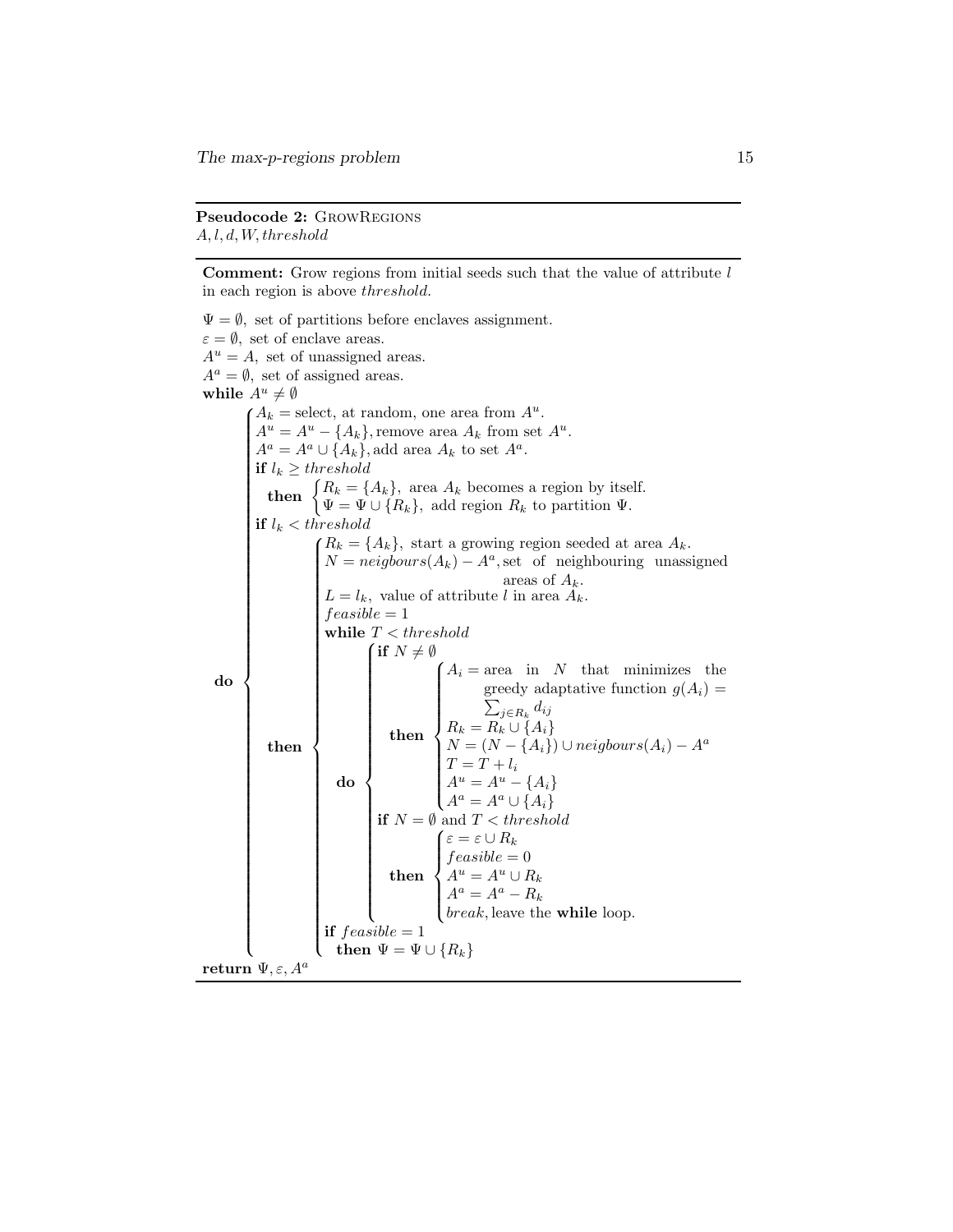Pseudocode 3: ASSIGNENCLAVES  $\psi, A^a, \varepsilon, d, W$ 

**Comment:** Assign each enclave in  $\varepsilon$  to one growing region in partition  $\psi$ .

while  $\varepsilon \neq \emptyset$ do  $\sqrt{ }$  $\begin{array}{c} \hline \end{array}$  $\overline{\mathcal{L}}$  $A_i$  = select an area  $A_i$  $iA_i$  = select an area  $A_i$  in  $\varepsilon$  that shares a border with at least one area in  $A^a$ .  $\eta$  = regions  $\eta \subset \psi$  that share border with area  $A_i$ .  $R_k$  = region  $R_k \subset \eta$  that minimizes the greedy adaptative function  $g(A_i, R_k) = \sum_{j \in R_k} d_{ij}.$  $R_k^{new} = R_k \cup \{A_i\}$  $\psi = \psi - \{R_k\} \cup \{R_k^{new}\},\$ update region  $R_k$  in  $\psi$ .  $A^a = A^a \cup \{A_i\}$ , update set of assigned areas.  $\varepsilon = \varepsilon - A_i$ , update set of enclaves. , update set of enclaves.  $P^{feasible} = \psi$ , at this point all the areas have been assigned to a region.  ${\bf return} \; P^{feasible}$ 

#### 5.2 Local search phase

Each one of these feasible solutions generated during the construction phase is then improved by applying a local search algorithm. The local search algorithm iteratively modifies the solution while seeking for improvements on the evaluation criterion. The set of new solutions that can be obtained from a current solution is known as the set of neighbouring solutions. There exist several ways to create this set: (a) moving one area from its regions to a neighbouring region, (b) swapping areas between two regions, (c) merging two regions and splitting them into two new regions, or (d) combining two feasible solutions into a new different feasible solution using genetic algorithms operators. Regardless of the strategy for creating neighbouring solution, the conditions is that each neighboring solution must generate a feasible solution.<sup>12</sup> In this paper, we define a neighbouring solution as the new feasible solution obtained by moving one area from its current region (donor region) to another neighboring region (recipient region). This neighbouring function has been applied by Bozkaya et al. (2003), Openshaw and Rao (1995), Ricca and Simeone (2008), Blais et al. (2003), and Bong and Wang (2004) for different types of spatial clustering problems.

We consider three different local search algorithms with the aim of determining which one performs better for the max-p-regions problem: Simulated

 $12$ See Nagel (1965), Sammons (1978) and Horn (1995) for a review on the different possibilities to generate neighbouring solutions within the context of spatial clustering.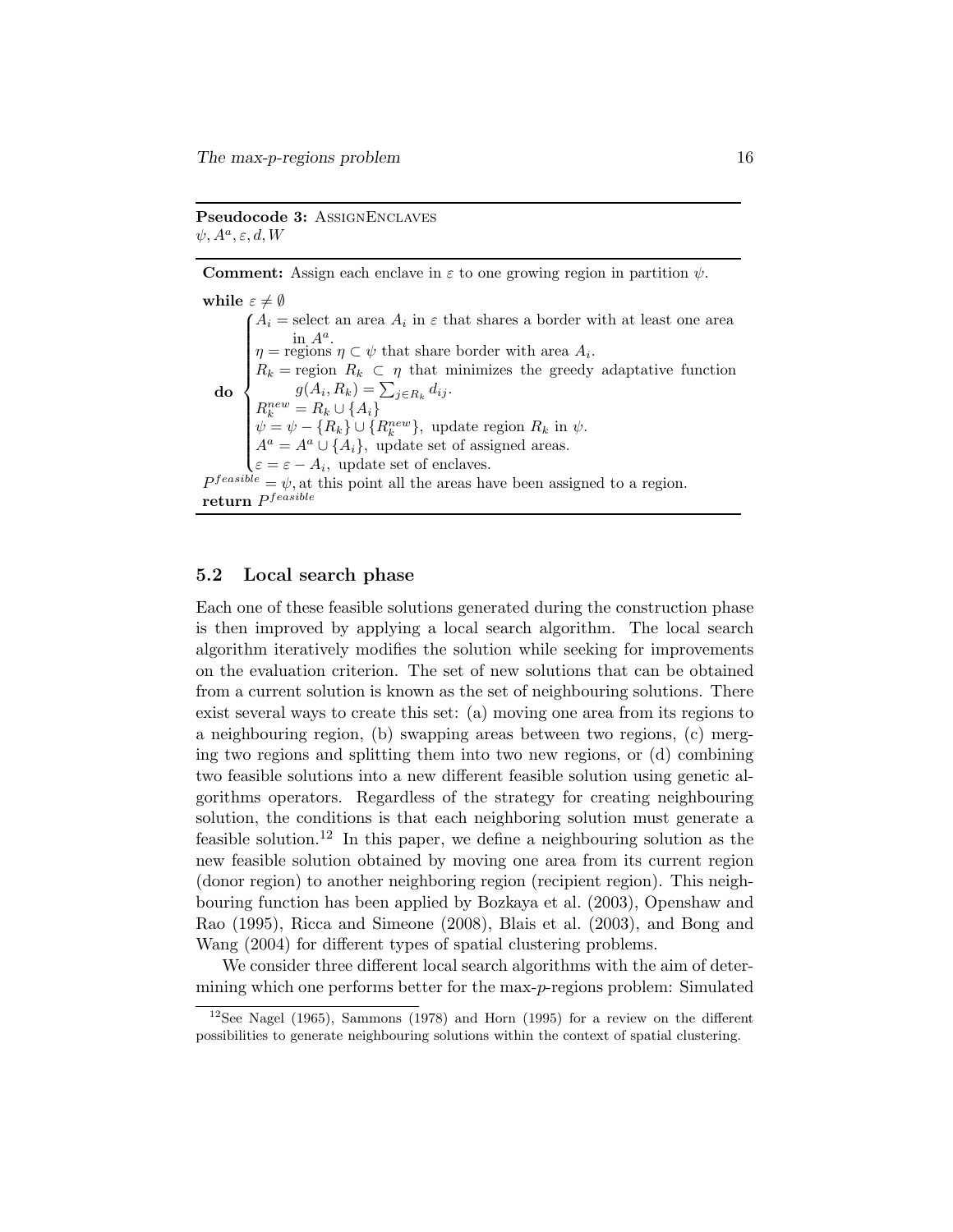Annealing (Kirkpatrick et al., 1983), Tabu Search (Glover, 1977) and Greedy Algorithm.

#### 5.2.1 Simulated annealing

Simulated Annealing is described in Pseudocode 4. This algorithm starts from an initial feasible solution. Then, a neighbouring feasible solution is selected at random. If the neighbouring solution is better than the current solutions, then the move is accepted. If the neighbouring solution does not improve the current solution, then the transition to the new solution is allowed with an acceptance probability given by the Boltzmann's equation,  $p = e^{-\Delta H/T}$ , where  $\Delta H$  is the change in the evaluation criterion, and T is the current temperature. At each iteration the temperature  $T$  gradually decreases at a given cooling rate  $\alpha$ . Thus, as the algorithm progresses probability of accepting a non-improving move approaches to zero. The algorithm stops when T reaches a predefined value  $\epsilon$ . The key parameter in this algorithm is the cooling rate  $\alpha$ .

### Pseudocode 4: Local Search: SimulatedAnnealing  $P^{feasible}, T_0, \alpha, \epsilon$

 $P_p' = P^{feasible}$ , Best local optimum  $\dot{P}_{p}^{current} = P^{feasible}$ , Current solucion  $T = T_0$ , Initial temperature while  $T \geq \epsilon$ do Select at random a feasible neighbouring solution  $P_p^{new}$  of  $P_p^{current}$  $\overline{\mathcal{L}}$ if  $H(P_p^{new}) < H(P_p^{'})$  $\textbf{then} \begin{cases} P'_p = P_p^{new} \ P_p^{current} = P_p^{new} \ \textbf{else if } e^{-\Delta/T} > random \end{cases}$ then  $\left\{P_p^{current} = P_p^{new}\right\}$  $T = \alpha T$  $\textbf{return}\,\, (P_{p}^{'} )$ 

#### 5.2.2 Tabu search algorithm

The Tabu search algorithm is presented in Pseudocode 5. This metaheuristic is provided with a good capacity of escaping from local optimal solution by allowing a temporal worsening of the evaluation criterion with the hope of discovering a new solution better that the best solution obtained so far. It starts from an initial feasible solution. From this point the algorithm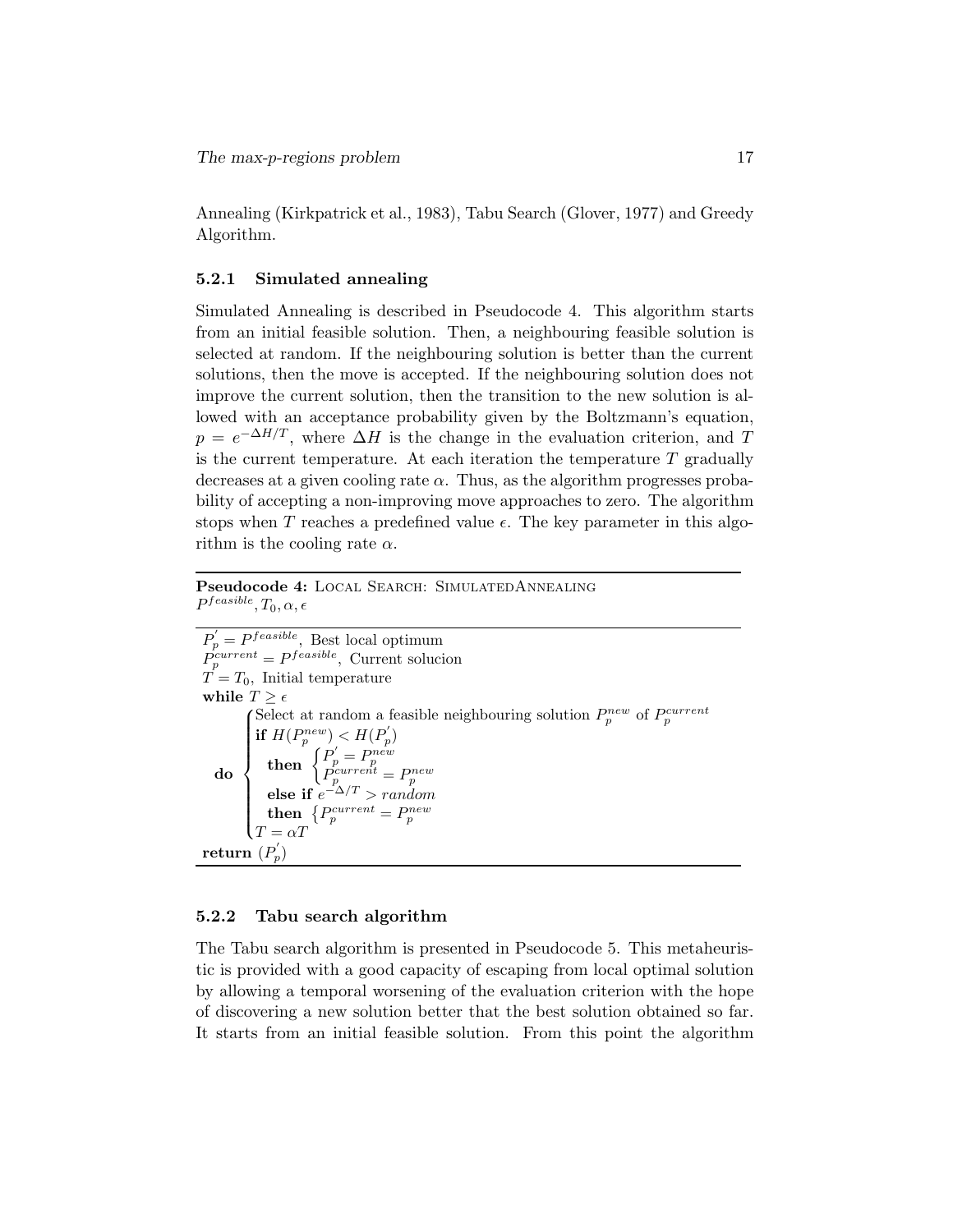moves to the best neighbouring solution even if this move causes a deterioration of the evaluation criterion (total heterogeneity). To prevent cycles, the reverse move is forbidden, or tabu, for a predefined number of iterations  $(lengthTabu)$ . A tabu move is allowed only if the move yields a solution better than the best obtained so far (aspirational criterion). The algorithm stops when a total of  $convTabu$  iterations have been performed without improving the aspirational criterion. According to the literature, the most critical parameter in this heuristic is the length of the tabu list,  $lengthTabu$ .

#### Pseudocode 5: LOCAL SEARCH: TABUSEARCH  $P^{feasible}$ , lengthTabu, convTabu

 $P_{p}^{'} = P_{p}^{current} = P^{feasible}$  $tabuList = \{\}$  $c=1\,$ while  $c \leq \text{convTabu}$  $\begin{array}{|c|c|c|}\hline \multicolumn{1}{|c|}{\multicolumn{1}{c|}{\multicolumn{1}{c|}{\multicolumn{1}{c|}{\multicolumn{1}{c|}{\multicolumn{1}{c|}{\multicolumn{1}{c|}{\multicolumn{1}{c|}{\multicolumn{1}{c|}{\multicolumn{1}{c|}{\multicolumn{1}{c|}{\multicolumn{1}{c|}{\multicolumn{1}{c|}{\multicolumn{1}{c|}{\multicolumn{1}{c|}{\multicolumn{1}{c|}{\multicolumn{1}{c|}{\multicolumn{1}{c|}{\multicolumn{1}{c|}{\multicolumn{1}{c|}{\multicolumn$  $N =$  Set of feasible neighbors of  $P_p^{current}$  if  $N = \emptyset$ then  $\{c = convTabu$ else  $\int$  for  $P_p^{new}$  in N  $\begin{array}{c} \begin{array}{c} \begin{array}{c} \end{array} \\ \end{array} \end{array}$  do  $\int$  if  $P_p^{new} \notin tabuList$  then  $\int$  if  $H(P_p^{new}) < H(P_p')$  $\begin{array}{c} \hline \end{array}$  $\begin{array}{c} \hline \end{array}$ then  $\sqrt{ }$  $\int$  $\vert$  $P_p' = P_p^{new}$ <br>  $P_p^{current} = P_p^{new}$ <br>  $c = 1$  $N = \{\}$  $tabuList.add(P_p^{new})$ else  $\sqrt{ }$  $\begin{cases} P_p^{current} = P_p^{new} \\ c = c + 1 \end{cases}$  $\mathcal{L}$  $N = \{\}$ else  $\sqrt{ }$  $\begin{array}{c} \hline \end{array}$  if  $H(P_p^{new}) < H(P_p^{'})$ then  $\sqrt{ }$  $\int$  $\overline{\mathcal{L}}$  $P_p' = P_p^{new}$ <br>  $P_p^{current} = P_p^{new}$ <br>  $c = 1$  $N = \{\}$  $tabuList.add(P_p^{new})$ else  $\begin{cases} N = N - P_p^{new} \\ tabuList.pop() \end{cases}$  $\operatorname{return}^\cdot{(P'_p}$ )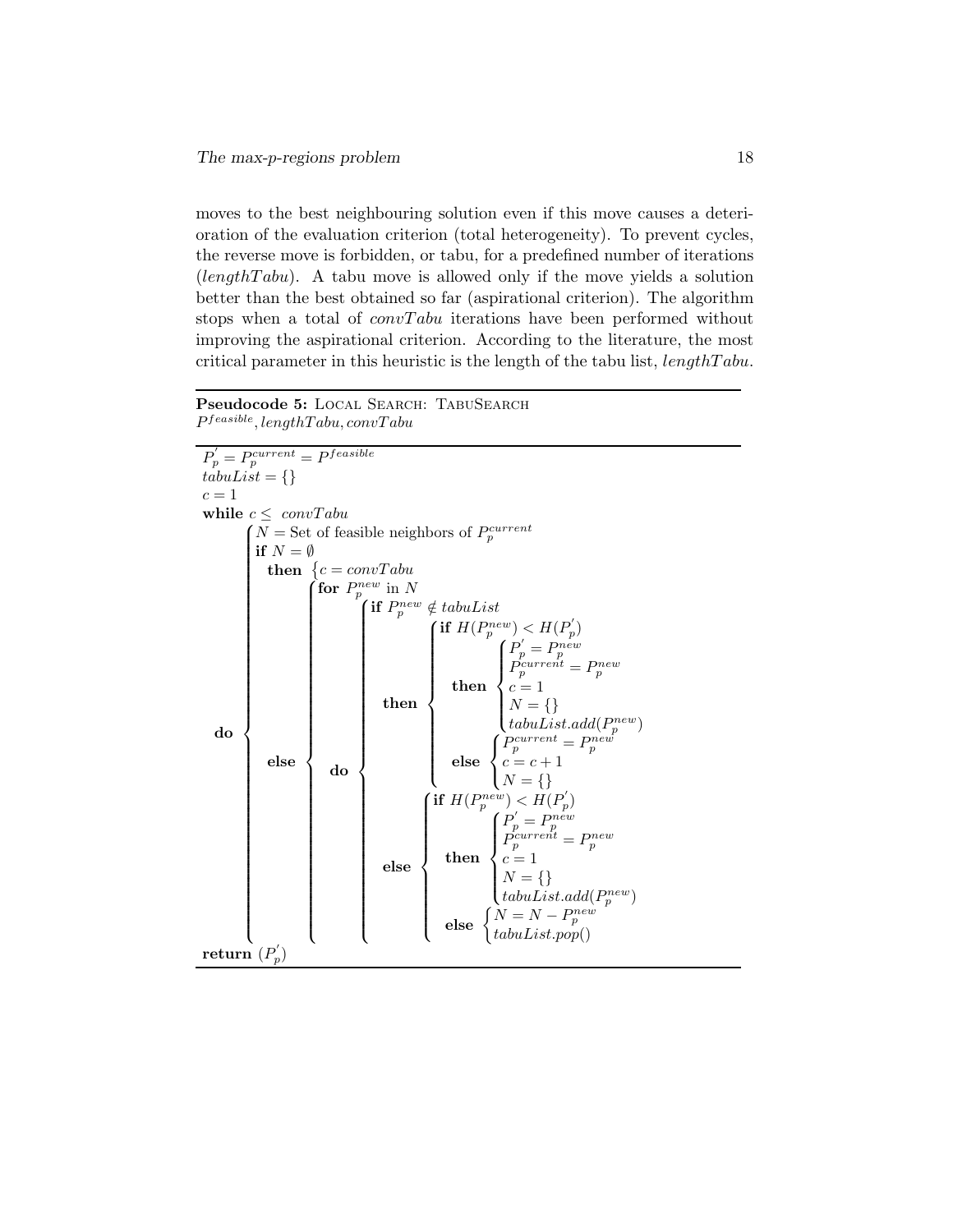#### 5.2.3 Greedy algorithm

The Greedy algorithm, described in Pseudocode 6, starts from an initial feasible solution, and selects a neighbouring solution at random. The neighbouring solution is allowed only if it improves the current solution. The algorithm stops when there is no neighbouring solution that improves the current solution. The Greedy algorithm is fast but it may easily get trapped into a local optimum.

Pseudocode 6: LOCAL SEARCH: GREEDY  $P^{feasible}$ 

| $P_p^{'} = P^{feasible}$                                                                                                                                                                                                                                                             |
|--------------------------------------------------------------------------------------------------------------------------------------------------------------------------------------------------------------------------------------------------------------------------------------|
| $flag = 1$                                                                                                                                                                                                                                                                           |
| while flag                                                                                                                                                                                                                                                                           |
|                                                                                                                                                                                                                                                                                      |
|                                                                                                                                                                                                                                                                                      |
|                                                                                                                                                                                                                                                                                      |
|                                                                                                                                                                                                                                                                                      |
| $\textbf{do} \begin{cases} N = \text{Set of feasible neighbors of } P'_p \text{ that improve the solution} \\ \textbf{if } N \neq \emptyset \\ \textbf{then } \{P'_p = \text{Randomly selects an element of } N \\ \textbf{else } \{flag = 0 \\ \textbf{return } (P'_p) \end{cases}$ |

Two are the main challenges in the application of local search algorithms to the problem of spatial clustering: (a) to avoid getting trapped in a local optimal solution, and (b) to find feasible neighboring solutions efficiently. However, these techniques have been widely applied in other problems that impose spatial contiguity constraint. For example, simulated annealing has been applied in political districting by Browdy (1990), Macmillan and Pierce (1994), Macmillan (2001), and Ricca and Simeone (2008); in zone design by Openshaw and Rao (1995); and in police districting by D'amico et al. (2002). Tabu search as been applied in political districting by Bozkaya et al. (2003), Bong and Wang (2004), and Ricca and Simeone (2008); in zone design by Openshaw and Rao (1995); and in home care districting by Blais et al. (2003). And the greedy algorithm has been applied in constrained clustering by Bodin (1973), Fischer (1980), and Ferligoj and Batagelj (1982); in political districting by Nagel (1965), Liittschwager (1973), Moshman and Kokiko (1973), Horn (1995), Ricca and Simeone (2008), and Yamada (2009); and in zone design by Openshaw (1977a), and Openshaw and Rao (1995).

#### 5.3 Computational experiments

In this section we study the performance of the three local search algorithms presented above. Table 3 presents the characteristics of the data set utilized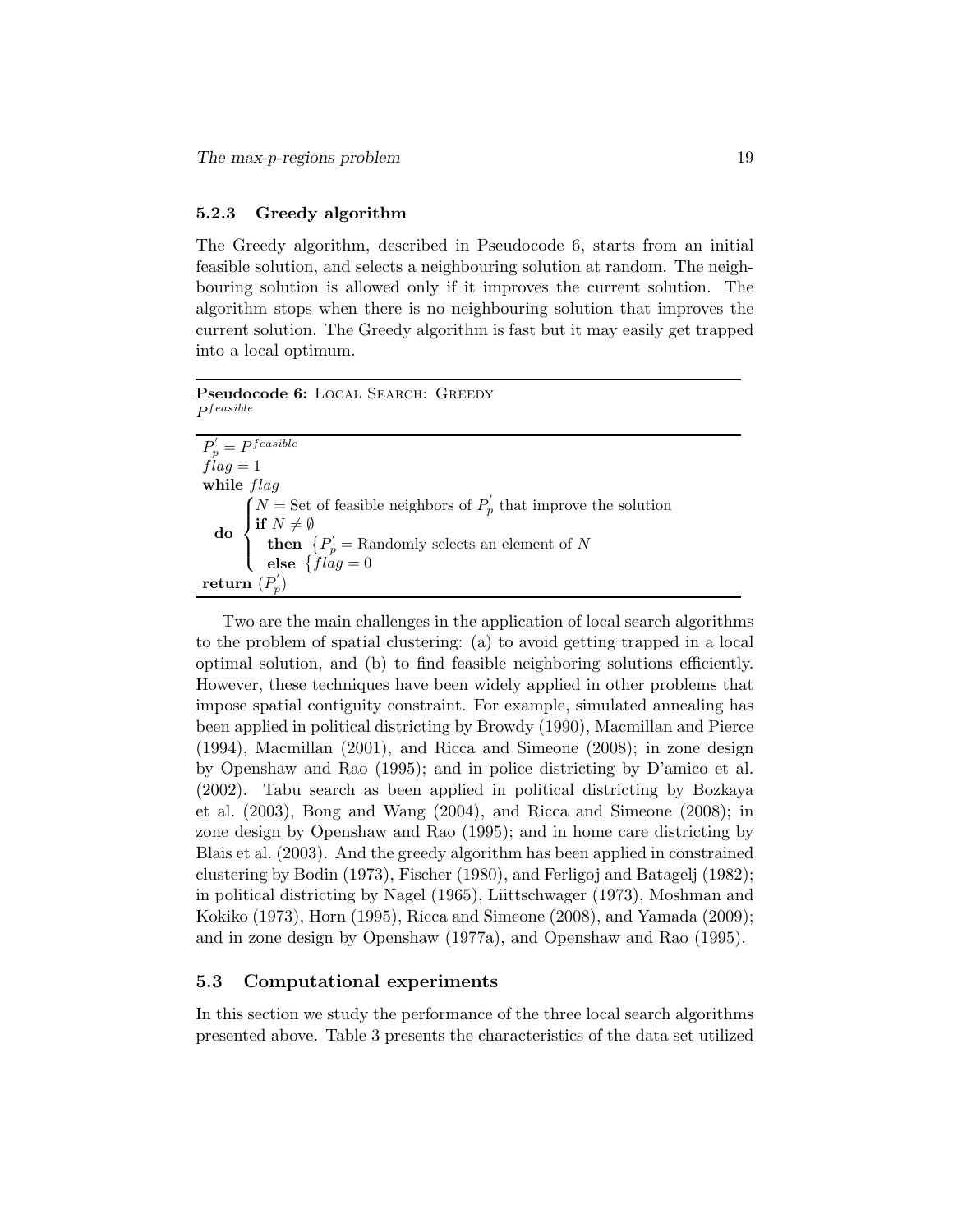in the experiments. The irregular lattices were obtained from the sample data sets available at the GeoDa Center for Geospatial Analysis and Computation.<sup>13</sup> We used two different values for  $\rho$ , 0.6 and 0.9, in order to evaluate whether there is a change in the performance of the algorithms at different levels of spatial dependence.

Table 4 presents the parameters we use for the local search algorithms. In both algorithms we use different values for the key parameters: in Simulated Annealing (SA) we use two different values for the cooling rate  $(\alpha)$ , and in Tabu Search we use three different values for the length of the tabu list. This gives a total of six algorithms: Greedy, SA-0.9, SA-0.998, Tabu-10, Tabu-24, and Tabu-85. All the values for the parameters are based on previous experiments presented in Ríos-Mercado and Fernández (2009), Ricca and Simeone (2008), Bong and Wang (2004), Blais et al. (2003), Bozkaya et al. (2003), D'amico et al. (2002), Macmillan (2001), Openshaw and Rao (1995), Macmillan and Pierce (1994), and Browdy (1990).

| Characteristic        | Values                                        |
|-----------------------|-----------------------------------------------|
| Lattices              | regular $20x20(n = 400)$                      |
|                       | regular 33x33 ( $n = 1,056$ )                 |
|                       | regular 55x56 ( $n = 3,080$ )                 |
|                       | Sacramento census tracks $(n = 403)$          |
|                       | Colombian municipalities $(n = 1,068)$        |
|                       | US census tracks $(n = 3,085)$                |
| Neighbourhoods type   | rook                                          |
| y                     | SAR ( $\rho = 0.6$ ) and SAR ( $\rho = 0.9$ ) |
|                       | Discrete Uniform $\overline{[0,100]}$         |
| <i>threshold</i> (TH) | $100, 300, \text{ and } 500$                  |

Table 3: Characteristics of the data set

Table 4: Parameters for local search algorithms

| Simulated Annealing                   |                   |  |  |  |
|---------------------------------------|-------------------|--|--|--|
| Initial temperature $(T_0)$           |                   |  |  |  |
| Cooling rate $(\alpha)$               | $0.9$ and $0.998$ |  |  |  |
| Final temperature $(\epsilon)$        | 0.0001            |  |  |  |
| Tabu Search                           |                   |  |  |  |
| Tabu list length                      | 10, 24, and 85    |  |  |  |
| Maximum number of non-improving moves | $230 * sqrt(p)$   |  |  |  |

In order to make the results comparable, we generate an initial feasible

<sup>13</sup>http://geodacenter.asu.edu/sdata.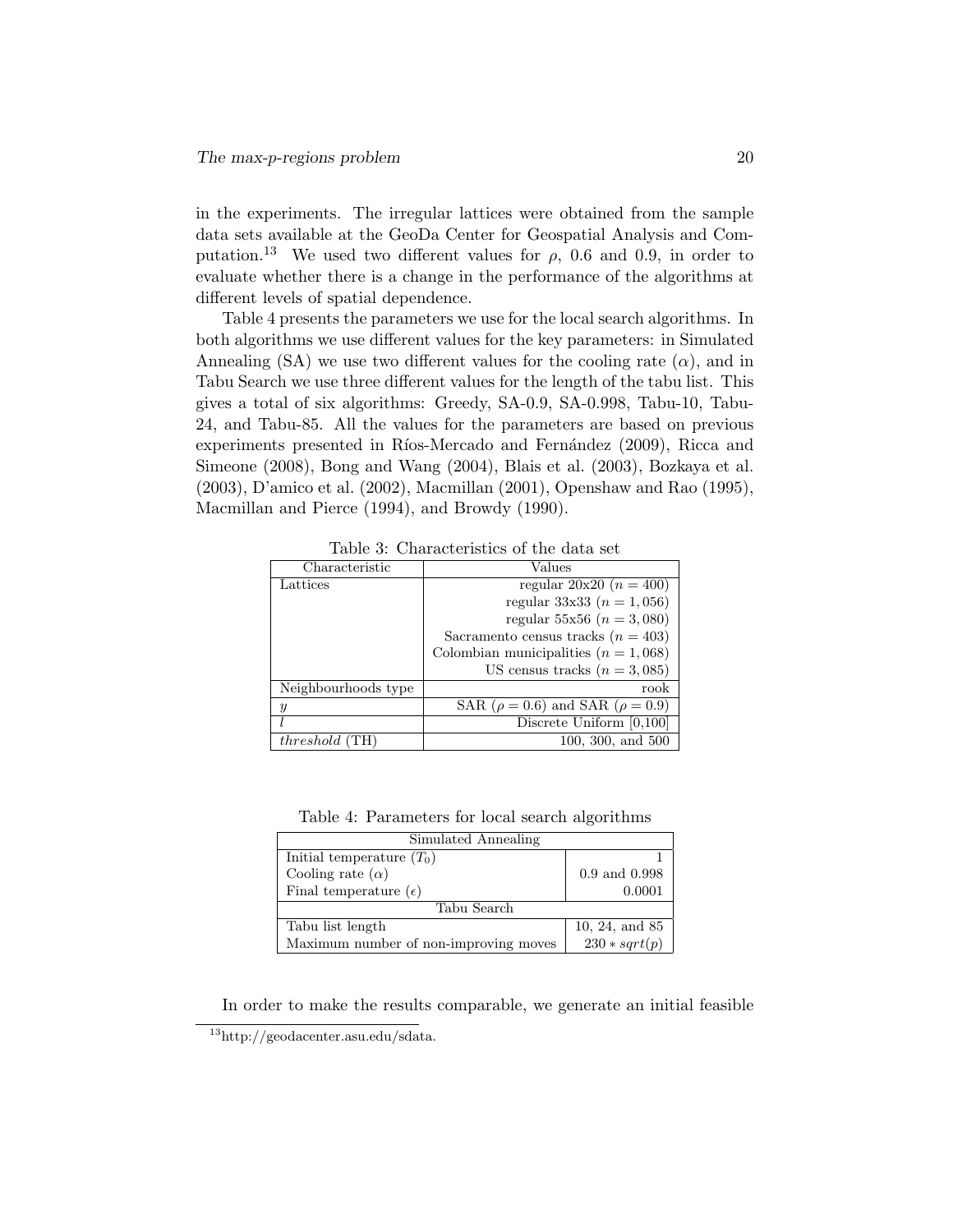solution at random for each combination of lattice,  $\rho$ , and threshold. Then, we run the six local search algorithm with the same starting solution. This process is repeated ten times with different starting solutions. Thus, we solve a total of 2,160 problems (6 lattices  $\times$  2 values of  $\rho \times 3$  Threshold values  $\times$  6 algorithms  $\times$  10 repetitions).

Our results are presented in tables 5, 6, and 7. Each cell summarizes the results of solving the ten problems. Table 5 reports the number of times that each algorithm reached the best known solution. Table 6 reports the average reduction of the evaluation criterion (total heterogeneity), calculated as  $[H(P^{initial})-H(P^{final})]/H(P^{initial})]$ , where  $H(P^{initial})$  is the total heterogeneity of the initial feasible solution, and  $H(P^{final})$  is the total heterogeneity at the end of the local search. Table 7 reports the average running times in seconds.

The results in Table 5 show that Tabu-85 reached the best known solution 71.11% of the cases, follow by Tabu-24 with 23.61%, Tabu-10 with 16.94%. The SA-0.998 and Greedy algorithms are significantly inferior with an 0.83% success rate, followed by SA-0.9 with 0.56%. Our results suggest that the larger the length of the tabu list, the higher the possibilities are to get the best solution. This finding is in line with Bozkaya et al. (2003) who found the best performance of Tabu Search for a list length of between 80 and 100. It is also important to note that longer tabu lists do not imply a significant change in the running times.

A comparison of Simulated Annealing with Tabu Search results in tables 6 and 7 shows that, on average, to get an additional reduction of 0.73% in the total heterogeneity using Tabu Search causes the running time to an increase by a factor of 4.84. Depending on the context of the application, this trade-off can be very expensive.

Contrary to our expectations, there is not a significant difference in the performance of the algorithms at different levels of spatial dependence; i.e., having clearer spatial patterns neither helps the algorithms to converge faster nor to reach a higher reduction of the initial objective function value. This finding implies that it is not necessary to consider the level of spatial dependence of the variables in  $y$  when calibrating the parameters of the algorithms.

Differences between regular and irregular lattices have a significant impact on the evaluation criterion and solution times. For irregular lattices, we found a 12.84% reduction in the capacity of the algorithms to reduce the evaluation criterion (Table 6). However, the algorithms converged 8.77% faster with irregular lattices when compared with regular (Table 7).

Table 7 shows that increasing the threshold value  $(TH)$  from 100 to 500,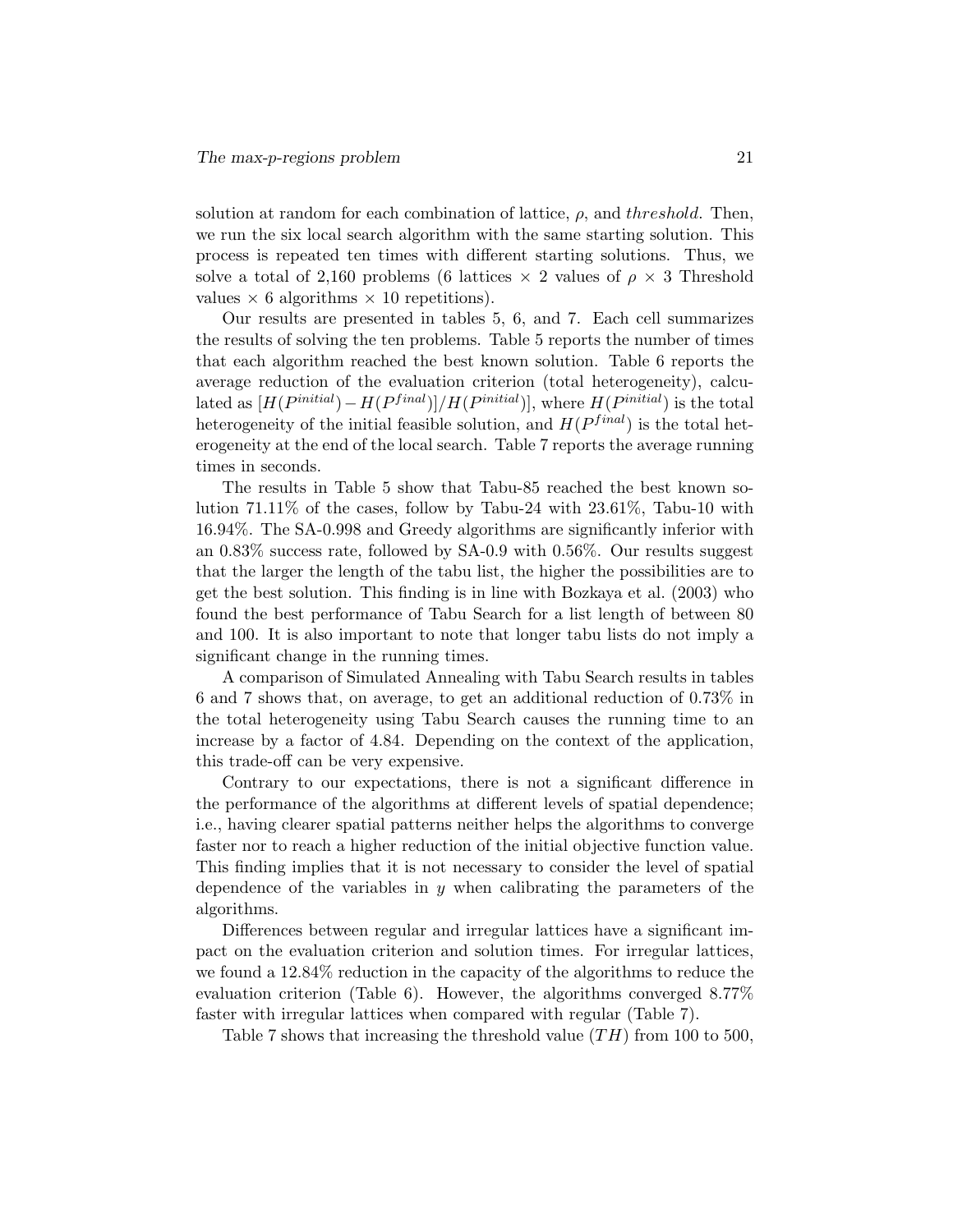yields a 34.78% reduction in running time for Tabu Search. This effect is the opposite for the other two algorithms: Simulated Annealing produces increases in running time by an average of 84.45%, and the Greedy algorithm multiplies the average running time by a factor of 2.13.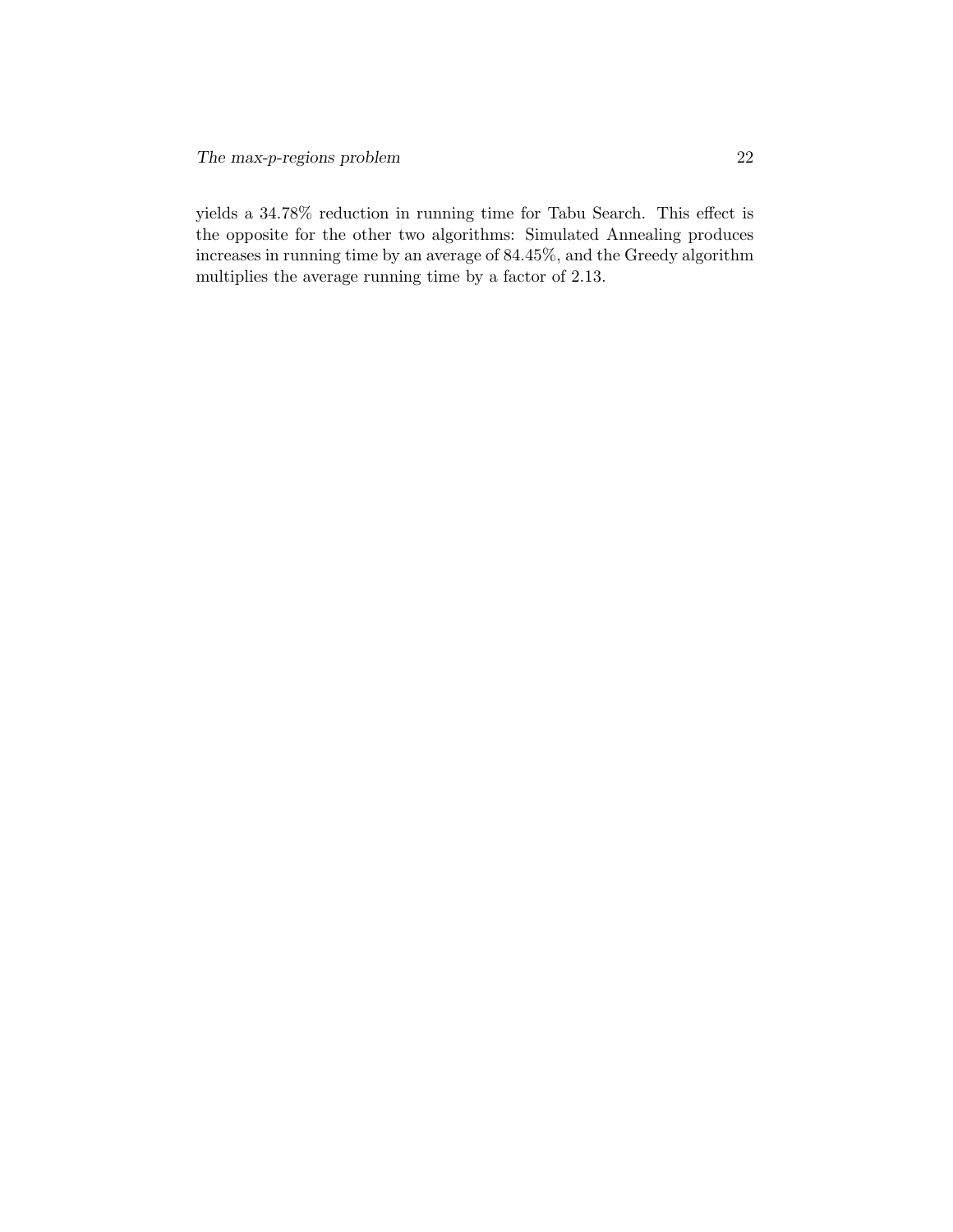|                                   | $\rho = 0.6$     |                                     |                         | $\rho = 0.9$     |                  |                  |  |
|-----------------------------------|------------------|-------------------------------------|-------------------------|------------------|------------------|------------------|--|
| Heuristic                         | $TH=100$         | $TH = 300$                          | $TH = 500$              | $TH=100$         | $TH = 300$       | $TH=500$         |  |
| Regular lattice $n = 400 (20x20)$ |                  |                                     |                         |                  |                  |                  |  |
| Greedy                            | $\overline{0}$   | $\overline{0}$                      | $\overline{0}$          | $\overline{0}$   | $\mathbf{1}$     | $\mathbf{1}$     |  |
| $SA-0.9$                          | $\overline{0}$   | $\overline{0}$                      | $\overline{0}$          | $\overline{0}$   | $\mathbf 1$      | $\mathbf{1}$     |  |
| SA-0.998                          | $\overline{0}$   | 0                                   | 0                       | $\overline{0}$   | 1                | 1                |  |
| $Tabu-10$                         | $\overline{4}$   | 1                                   | 7                       | 3                | $\overline{2}$   | 6                |  |
| Tabu-24                           | 6                | 4                                   | 3                       | $\overline{4}$   | 5                | 3                |  |
| Tabu-85                           | $\mathbf{1}$     | 6                                   | 0                       | 4                | $\overline{4}$   | $\overline{2}$   |  |
|                                   |                  | Sacramento census tracks $n = 403$  |                         |                  |                  |                  |  |
| Greedy                            | 1                | $\overline{0}$                      | $\overline{0}$          | $\overline{0}$   | $\overline{0}$   | $\overline{0}$   |  |
| $SA-0.9$                          | $\overline{0}$   | $\overline{0}$                      | $\boldsymbol{0}$        | $\overline{0}$   | $\boldsymbol{0}$ | $\overline{0}$   |  |
| SA-0.998                          | 1                | 0                                   | $\overline{0}$          | $\overline{0}$   | 0                | $\overline{0}$   |  |
| $Tabu-10$                         | 4                | 3                                   | 4                       | 6                | 3                | 1                |  |
| Tabu-24                           | $\overline{2}$   | $\overline{2}$                      | 4                       | 4                | $\overline{2}$   | 4                |  |
| Tabu-85                           | 6                | 6                                   | 4                       | 3                | 6                | 6                |  |
|                                   |                  | Regular lattice $n = 1,056$         |                         | (33x33)          |                  |                  |  |
| Greedy                            | $\overline{0}$   | $\boldsymbol{0}$                    | $\overline{0}$          | $\overline{0}$   | $\overline{0}$   | $\overline{0}$   |  |
| $SA-0.9$                          | $\boldsymbol{0}$ | $\boldsymbol{0}$                    | $\overline{0}$          | $\boldsymbol{0}$ | $\overline{0}$   | $\overline{0}$   |  |
| SA-0.998                          | $\overline{0}$   | $\overline{0}$                      | $\overline{0}$          | $\overline{0}$   | $\overline{0}$   | $\overline{0}$   |  |
| $Tabu-10$                         | $\boldsymbol{0}$ | $\boldsymbol{0}$                    | $\overline{0}$          | $\mathbf{1}$     | $\boldsymbol{0}$ | $\overline{2}$   |  |
| Tabu-24                           | $\overline{2}$   | $\overline{0}$                      | 1                       | 3                | 1                | 5                |  |
| Tabu-85                           | 8                | 10                                  | 9                       | 9                | 9                | 6                |  |
|                                   |                  | Colombia municipalities $n = 1,068$ |                         |                  |                  |                  |  |
| Greedy                            | $\overline{0}$   | 0                                   | $\overline{0}$          | $\overline{0}$   | $\overline{0}$   | $\overline{0}$   |  |
| $SA-0.9$                          | $\boldsymbol{0}$ | $\boldsymbol{0}$                    | 0                       | $\overline{0}$   | $\overline{0}$   | $\boldsymbol{0}$ |  |
| SA-0.998                          | $\overline{0}$   | $\overline{0}$                      | 0                       | $\overline{0}$   | $\overline{0}$   | $\overline{0}$   |  |
| $Tabu-10$                         | $\mathbf 1$      | $\overline{2}$                      | $\overline{0}$          | $\overline{0}$   | 1                | $\overline{2}$   |  |
| Tabu-24                           | 2                | 3                                   | $\overline{2}$          | 1                | 1                | $\overline{2}$   |  |
| Tabu-85                           | $\overline{7}$   | 9                                   | 9                       | 9                | 8                | 8                |  |
|                                   |                  | Regular lattice $n = 3,080$         |                         | (55x56)          |                  |                  |  |
| Greedy                            | $\boldsymbol{0}$ | $\boldsymbol{0}$                    | $\overline{0}$          | $\boldsymbol{0}$ | $\overline{0}$   | $\overline{0}$   |  |
| SA-0.9                            | $\overline{0}$   | $\overline{0}$                      | $\overline{0}$          | $\overline{0}$   | $\overline{0}$   | $\overline{0}$   |  |
| SA-0.998                          | $\overline{0}$   | $\boldsymbol{0}$                    | 0                       | $\overline{0}$   | $\theta$         | 0                |  |
| $Tabu-10$                         | 3                | $\overline{0}$                      | $\mathbf{1}$            | $\overline{2}$   | $\overline{1}$   | $\overline{0}$   |  |
| Tabu-24                           | 3                | 0                                   | 5                       | 1                | $\mathbf 1$      | 1                |  |
| Tabu-85                           | $\overline{7}$   | 10                                  | $\overline{7}$          | 10               | 10               | 9                |  |
|                                   |                  |                                     | US counties $n = 3,085$ |                  |                  |                  |  |
| Greedy                            | $\boldsymbol{0}$ | $\overline{0}$                      | $\overline{0}$          | $\boldsymbol{0}$ | $\overline{0}$   | $\overline{0}$   |  |
| $SA-0.9$                          | $\boldsymbol{0}$ | 0                                   | $\overline{0}$          | $\overline{0}$   | 0                | $\overline{0}$   |  |
| SA-0.998                          | $\overline{0}$   | $\overline{0}$                      | $\overline{0}$          | $\overline{0}$   | $\overline{0}$   | $\overline{0}$   |  |
| $Tabu-10$                         | $\boldsymbol{0}$ | 0                                   | 0                       | $\overline{0}$   | 0                | 1                |  |
| Tabu-24                           | $\overline{2}$   | 1                                   | $\overline{2}$          | $\overline{2}$   | 1                | $\overline{0}$   |  |
| Tabu-85                           | 8                | 9                                   | 8                       | 10               | 10               | 9                |  |

Table 5: Number of times that each algorithm reached the best known solution.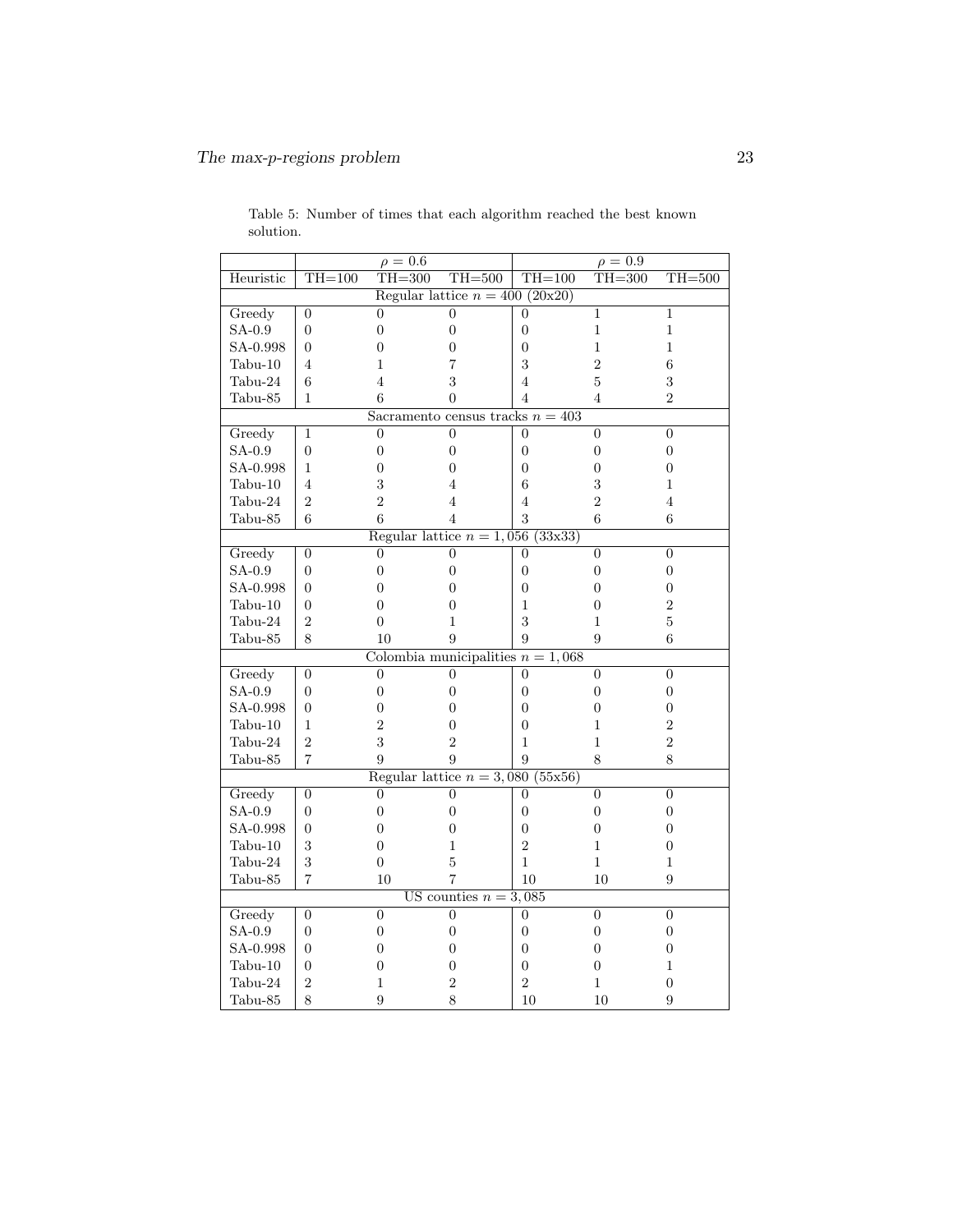|                                     | $\rho = 0.6$ |                                     |                         | $\rho = 0.9$ |            |            |
|-------------------------------------|--------------|-------------------------------------|-------------------------|--------------|------------|------------|
| Heuristic                           | $TH=100$     | $TH = 300$                          | $TH = 500$              | $TH=100$     | $TH = 300$ | $TH = 500$ |
| Regular lattice $n = 400 (20x20)$   |              |                                     |                         |              |            |            |
| Greedy                              | 6.11         | 2.43                                | 1.19                    | 5.52         | 1.96       | 1.07       |
| $SA-0.9$                            | 6.58         | $2.55\,$                            | $1.21\,$                | 5.62         | $1.98\,$   | $1.08\,$   |
| SA-0.998                            | 6.37         | $2.53\,$                            | 1.21                    | 5.62         | $1.98\,$   | $1.08\,$   |
| $Tabu-10$                           | 8.67         | $3.13\,$                            | 2.00                    | 6.52         | 2.54       | $1.93\,$   |
| Tabu-24                             | 8.57         | 3.32                                | 1.90                    | 6.90         | 2.71       | 1.86       |
| Tabu-85                             | 7.32         | 3.46                                | 1.29                    | 6.53         | 2.52       | 1.59       |
|                                     |              | Sacramento census tracks $n = 403$  |                         |              |            |            |
| Greedy                              | 4.25         | 1.22                                | 0.90                    | 4.37         | 1.85       | 1.10       |
| SA-0.9                              | 4.48         | 1.64                                | 0.94                    | 4.49         | 1.85       | 1.28       |
| SA-0.998                            | 4.37         | 1.52                                | $\rm 0.93$              | 4.46         | 2.02       | $1.26\,$   |
| $Tabu-10$                           | 5.62         | 2.44                                | $1.67\,$                | $6.36\,$     | $2.41\,$   | $1.50\,$   |
| Tabu-24                             | 5.77         | $2.56\,$                            | 1.85                    | 6.42         | $2.44\,$   | 1.89       |
| Tabu-85                             | $5.90\,$     | 2.79                                | 1.76                    | 6.17         | 2.62       | 1.99       |
|                                     |              | Regular lattice $n = 1,056$ (33x33) |                         |              |            |            |
| Greedy                              | 4.29         | 1.01                                | 0.97                    | 4.48         | 0.62       | 1.20       |
| $SA-0.9$                            | $8.57\,$     | $3.47\,$                            | $1.57\,$                | 7.66         | $3.30\,$   | 1.71       |
| SA-0.998                            | 5.78         | $2.36\,$                            | $1.21\,$                | 5.92         | $1.87\,$   | 1.41       |
| $Tabu-10$                           | 8.42         | $3.17\,$                            | 1.74                    | $8.01\,$     | $3.12\,$   | $2.00\,$   |
| $Tabu-24$                           | 8.57         | 3.41                                | 1.84                    | 8.20         | 3.18       | 2.11       |
| Tabu-85                             | 8.81         | 3.69                                | 2.02                    | $8.41\,$     | 3.39       | 2.22       |
| Colombia municipalities $n = 1,068$ |              |                                     |                         |              |            |            |
| Greedy                              | 3.82         | 0.73                                | 0.51                    | 3.50         | 0.97       | 0.77       |
| SA-0.9                              | 7.26         | 2.49                                | 1.91                    | 6.75         | 2.43       | 1.96       |
| SA-0.998                            | 4.92         | 1.61                                | $1.16\,$                | 4.76         | 1.41       | $1.24\,$   |
| $Tabu-10$                           | 6.93         | $2.25\,$                            | $1.65\,$                | 6.59         | $2.25\,$   | 1.78       |
| Tabu-24                             | 7.04         | 2.44                                | 1.82                    | 6.76         | 2.29       | $1.85\,$   |
| Tabu-85                             | 7.40         | 2.60                                | 2.08                    | 6.96         | $2.51\,$   | 2.08       |
|                                     |              | Regular lattice $n = 3,080$ (55x56) |                         |              |            |            |
| Greedy                              | 2.93         | 0.41                                | 0.22                    | 3.30         | 0.60       | 0.30       |
| $SA-0.9$                            | 8.19         | 3.00                                | $2.07\,$                | 8.04         | $3.18\,$   | 1.97       |
| SA-0.998                            | 6.32         | $1.92\,$                            | $1.35\,$                | 6.14         | 2.14       | 1.19       |
| $Tabu-10$                           | $8.00\,$     | 2.91                                | $1.96\,$                | 8.00         | $3.09\,$   | 1.86       |
| $Tabu-24$                           | $8.06\,$     | $2.95\,$                            | 2.00                    | 8.01         | 3.15       | 1.88       |
| Tabu-85                             | 8.20         | 3.01                                | 2.09                    | 8.06         | 3.19       | 1.98       |
|                                     |              |                                     | US counties $n = 3,085$ |              |            |            |
| Greedy                              | 3.06         | 0.69                                | 0.43                    | 3.36         | 0.86       | 0.41       |
| SA-0.9                              | $7.07\,$     | 2.53                                | 1.51                    | 6.78         | 2.54       | 1.47       |
| SA-0.998                            | 5.32         | $1.69\,$                            | $\rm 0.91$              | $4.90\,$     | $1.54\,$   | $\rm 0.83$ |
| $Tabu-10$                           | 6.95         | $2.46\,$                            | 1.41                    | 6.71         | $2.44\,$   | 1.40       |
| $Tabu-24$                           | 7.01         | 2.50                                | 1.44                    | 6.73         | 2.47       | 1.41       |
| Tabu-85                             | 7.08         | 2.54                                | 1.52                    | 6.79         | 2.55       | 1.48       |

Table 6: Average reduction of the evaluation criterion (%).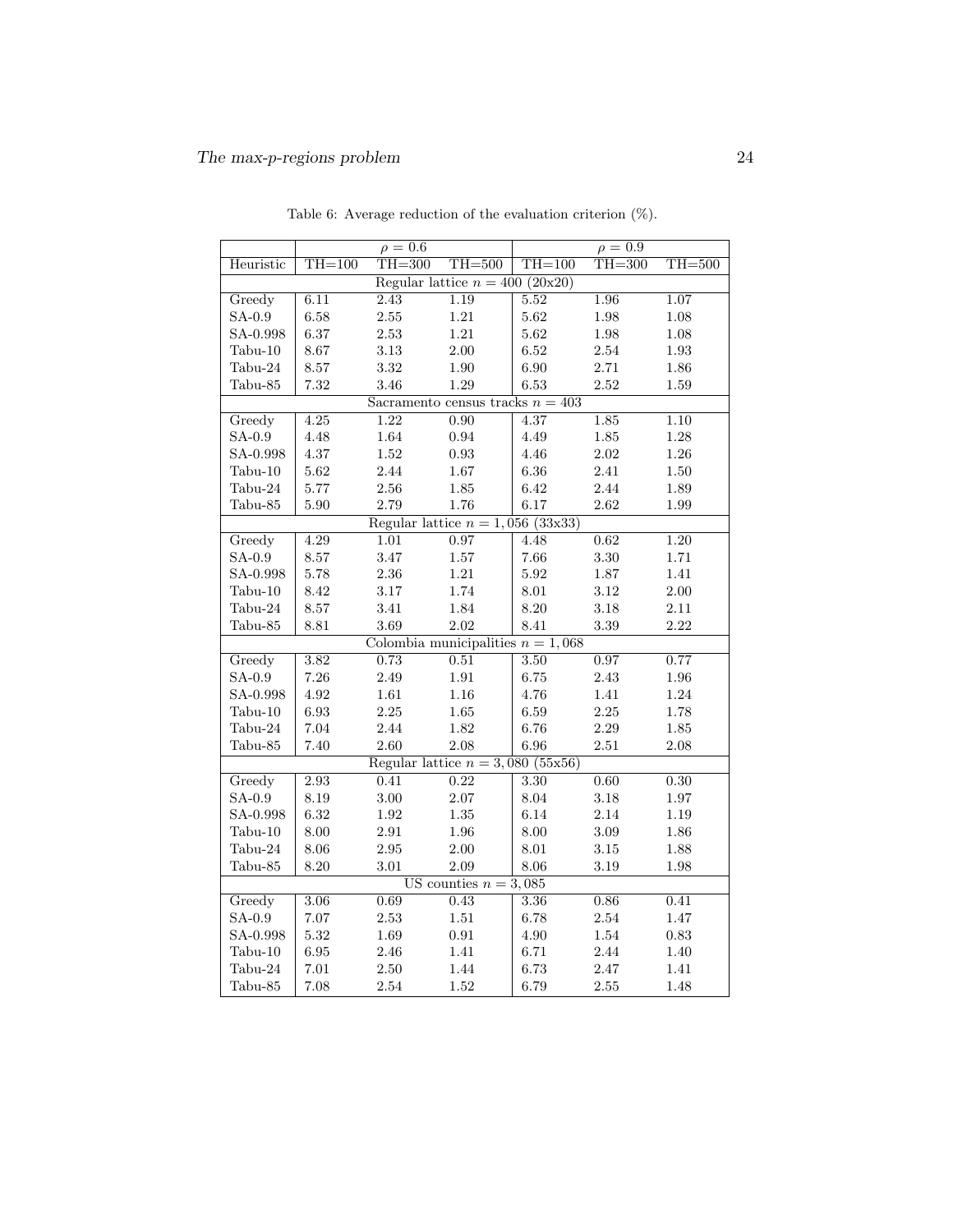|                                      | $\rho = 0.6$ |                   |                                     | $\rho = 0.9$ |            |           |
|--------------------------------------|--------------|-------------------|-------------------------------------|--------------|------------|-----------|
| Heuristic                            | $TH=100$     | $TH = 300$        | $TH=500$                            | $TH=100$     | $TH = 300$ | $TH=500$  |
| (20x20)<br>Regular lattice $n = 400$ |              |                   |                                     |              |            |           |
| Greedy                               | 1.73         | $\overline{2.10}$ | $\overline{2.90}$                   | 1.42         | 2.06       | 2.70      |
| $SA-0.9$                             | 1.69         | 3.91              | 3.68                                | 1.43         | 3.04       | 3.84      |
| SA-0.998                             | 60.80        | 194.91            | 188.34                              | 73.28        | 156.81     | 194.54    |
| $Tabu-10$                            | 282.95       | 174.28            | 116.10                              | 224.44       | 152.48     | 135.75    |
| Tabu-24                              | 191.81       | 149.28            | 150.33                              | 147.16       | 108.75     | 115.17    |
| Tabu-85                              | 207.81       | 220.40            | 402.04                              | 186.51       | 169.44     | 297.86    |
|                                      |              |                   | Sacramento census tracks $n = 403$  |              |            |           |
| Greedy                               | 1.46         | $\overline{2.33}$ | 2.08                                | 1.36         | 1.70       | 2.19      |
| $SA-0.9$                             | 2.63         | 4.03              | 3.93                                | 2.19         | 3.68       | 4.02      |
| SA-0.998                             | 109.19       | 183.87            | 201.02                              | 96.48        | 183.23     | 203.39    |
| $Tabu-10$                            | 197.17       | 115.26            | 86.97                               | 206.24       | 130.08     | 93.65     |
| Tabu-24                              | 170.32       | 103.59            | 93.02                               | 169.71       | 106.49     | 84.42     |
| Tabu-85                              | 148.63       | 167.09            | 153.94                              | 214.57       | 115.52     | 149.73    |
|                                      |              |                   | Regular lattice $n = 1,056$ (33x33) |              |            |           |
| Greedy                               | 16.48        | 47.46             | 50.37                               | 13.41        | 47.75      | 36.39     |
| $SA-0.9$                             | 41.56        | 48.43             | 30.21                               | 28.71        | 60.32      | 29.60     |
| SA-0.998                             | 441.89       | 928.46            | 924.62                              | 394.34       | 982.90     | 860.69    |
| $Tabu-10$                            | 3,530.05     | 2,509.21          | 1,952.74                            | 3,147.65     | 2,672.26   | 2,018.99  |
| Tabu-24                              | 3,328.18     | 2,332.97          | 1,724.53                            | 2,970.06     | 2,553.66   | 1,617.56  |
| Tabu-85                              | 2,973.35     | 1,931.83          | 1,262.03                            | 2,227.80     | 2,207.33   | 1,114.55  |
|                                      |              |                   | Colombia municipalities $n = 1,068$ |              |            |           |
| Greedy                               | 21.80        | 42.81             | 58.81                               | 23.43        | 41.06      | 64.70     |
| $SA-0.9$                             | 31.54        | 37.33             | 39.56                               | $30.25\,$    | 39.09      | 40.61     |
| SA-0.998                             | 519.97       | 987.90            | 1,351.52                            | 575.65       | 1,175.31   | 1,337.92  |
| $Tabu-10$                            | 2,090.06     | 1,434.37          | 1,196.22                            | 2,183.32     | 1,530.76   | 1,350.57  |
| Tabu-24                              | 2,006.82     | 1,347.62          | 1,141.98                            | 2,063.85     | 1,453.22   | 1,270.22  |
| Tabu-85                              | 2,197.85     | 1,311.72          | 1,117.74                            | 1,823.41     | 1,418.37   | 1,150.04  |
|                                      |              |                   | Regular lattice $n = 3,080$ (55x56) |              |            |           |
| Greedy                               | 352.42       | 1,978.78          | 2,575.65                            | 669.12       | 2,375.12   | 2,904.57  |
| $SA-0.9$                             | 670.17       | 742.92            | 774.82                              | 646.77       | 781.64     | 768.19    |
| SA-0.998                             | 4,580.04     | 10,109.48         | 9,757.43                            | 4,982.57     | 11,094.88  | 10,080.38 |
| $Tabu-10$                            | 65,327.64    | 46,601.99         | 40,360.95                           | 62,786.81    | 47,136.13  | 38,793.53 |
| Tabu-24                              | 62,771.18    | 43,679.58         | 37,356.54                           | 59,665.65    | 44,649.17  | 36,327.65 |
| Tabu-85                              | 61,225.69    | 42,049.43         | 35,714.13                           | 59,791.21    | 45,265.58  | 39,431.93 |
|                                      |              |                   | US counties $n = 3,085$             |              |            |           |
| Greedy                               | 661.42       | 2,893.20          | 3,118.18                            | 860.95       | 3,390.53   | 2,905.46  |
| $SA-0.9$                             | 399.73       | 451.83            | 435.96                              | 452.39       | 527.75     | 496.55    |
| SA-0.998                             | 5,812.57     | 12,911.45         | 12,637.12                           | 6,837.01     | 14,380.63  | 13,403.45 |
| Tabu-10                              | 37,339.67    | 25,348.69         | 20,360.10                           | 42,089.08    | 30,138.07  | 23,410.21 |
| Tabu-24                              | 35,755.91    | 24,305.28         | 19,247.84                           | 40,838.94    | 29,216.97  | 22,186.28 |
| Tabu-85                              | 35,091.20    | 24,738.21         | 18,973.94                           | 40,191.39    | 30,613.88  | 23,694.65 |

Table 7: Average running time (seconds).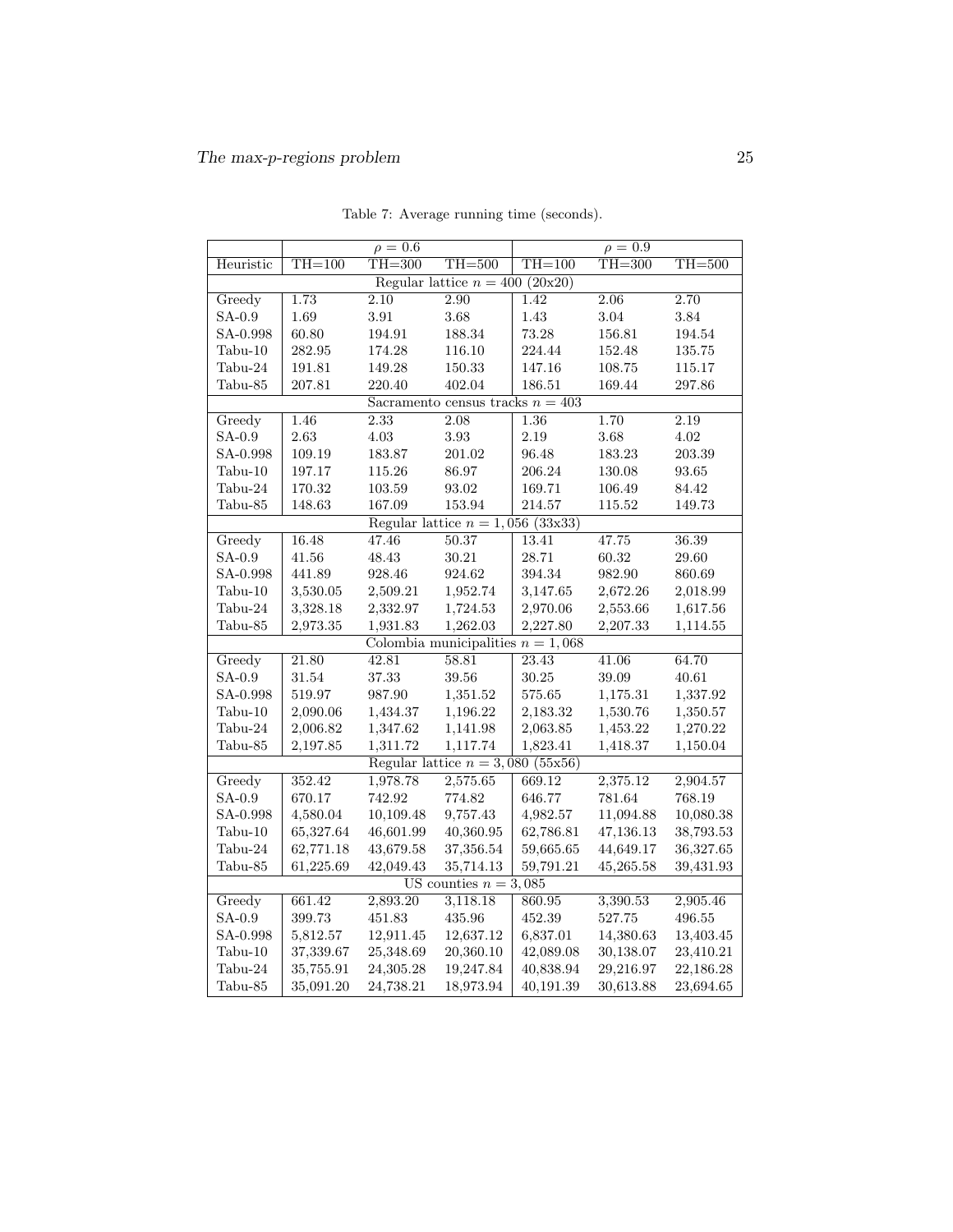## 6 Conclusions and future research

In this paper we presented a new type of constrained clustering problem that we coined as the max-p-regions problem. This problem involves the aggregation of small areas into the maximum number of homogeneous regions such that the regional value of a spatially extensive attribute is above a minimum threshold value.

There are many potential applications of our model. For example, the max- $p$  can be used in the design of study regions that allow valid statistical inference in the presence of spatial heteroskedasticity such as in spatial epidemiology studies that require a fair comparison of rate estimates across regions. In addition, our approach can be explored as a way to control for spurious spatial autocorrelation while minimizing the aggregation bias.

Classical problems in the literature can be also reformulated as a maxp-regions problem. For example, all the formulations on police districting and sales territory alignment assume that the headquarters or stores are already located in the territory. This may be an overly strict assumption. For instance, it is plausible that a researcher is confronted with a situation where those facilities do not yet exist or they need to be reallocated. Then, the max-p-regions model can be used to aggregate the areas into regions such that the regions are homogeneous in terms of customer characteristics or crime types, and each region contains a minimum amount of potential customers or emergency calls. Next, once the regions are designed, one can decide the best location of facility within each region at a subsequent stage.

## References

- Assunção, R. M., Neves, M. C., Câmara, G., and Freitas, C. D. C. (2006). Efficient regionalization techniques for socio-economic geographical units using minimum spanning trees. International Journal of Geographical Information Science, 20(7):797–811.
- Blais, M., Lapierre, S., and Laporte, G. (2003). Solving a home-care districting problem in an urban setting. Journal of the Operational Research  $Society, 54(11):1141-1147.$
- Bodin, L. (1973). A districting experiment with a clustering algorithm. Annals of the New York Academy of Sciences, 219:209–214.
- Bong, C. and Wang, Y. (2004). A multiobjective hybrid metaheuristic ap-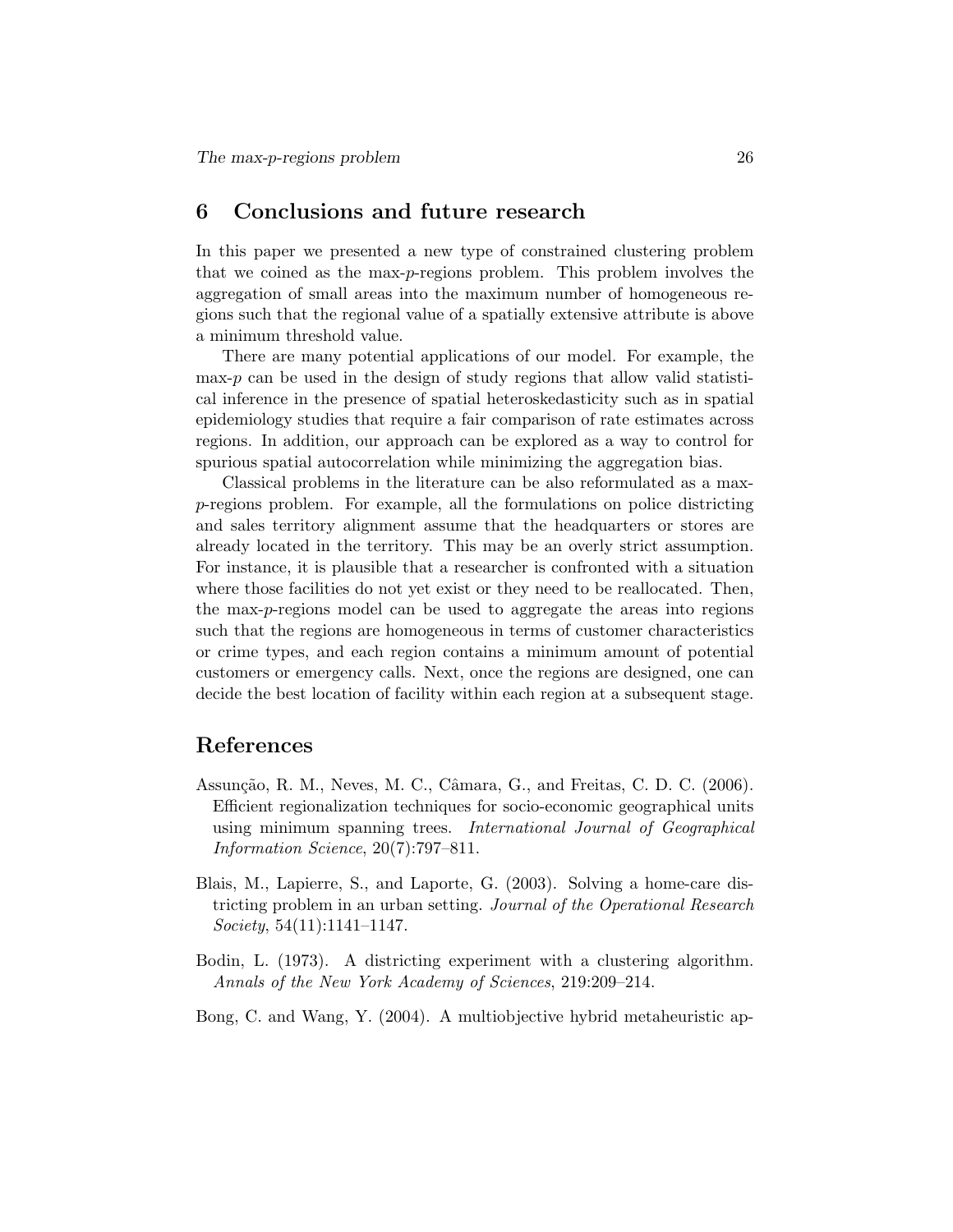proach for GIS-based spatial zoning model. Journal of Mathematical Modelling and Algorithms, 3:245–261.

- Bozkaya, B., Erkut, E., and Laporte, G. (2003). A tabu search heuristic and adaptive memory procedure for political districting. European Journal of Operational Research, 144:12–26.
- Browdy, M. (1990). Simulated annealing: An improved computer model for political redistricting. Yale Law & Policy Review,  $8(1):163-79$ .
- Bunge, W. (1966). Gerrymandering, geography, and grouping. Geographical Review, 56(2):256–263.
- Byfuglien, J. and Nordgard, A. (1973). Region-building: A comparison of methods. Norwegian Journal of Geography, 27:127–151.
- Caro, F., Shirabe, T., Guignard, M., and Weintraub, A. (2004). School redistricting: embedding GIS tools with integer programming. Journal of the Operational Research Society, 55(8):836–849.
- Cliff, A. and Hagget, P. (1970). On the efficiency of alternative aggregations in region-building problems. Environment and Planning, 2:285–294.
- Cliff, A., Haggett, P., Ord, J., Bassett, K., and Davies, R., editors (1975). Elements of Spatial Structure: A Quantitative Approach. Cambridge University Press, New York.
- Cova, T. and Church, R. (2000). Contiguity constraints for single-region site search problems. Geographical Analysis, 32:306–329.
- D'amico, S., Wang, S., Batta, R., and Rump, C. (2002). A simulated annealing approach to police districting design. Computer  $\mathcal C$  Operations Research, 29(6):667–684.
- Duque, J., Church, R., and Middleton, R. (2010). The *p*-regions problem. Geographical Analysis, forthcoming.
- Duque, J., Ramos, R., and nach., J. S. (2007). Supervised regionalization methods: A survey. International Regional Science Review, 30:195–220.
- Ferligoj, A. and Batagelj, V. (1982). Clustering with relational constraint. Psychometrika, 47(4):413–426.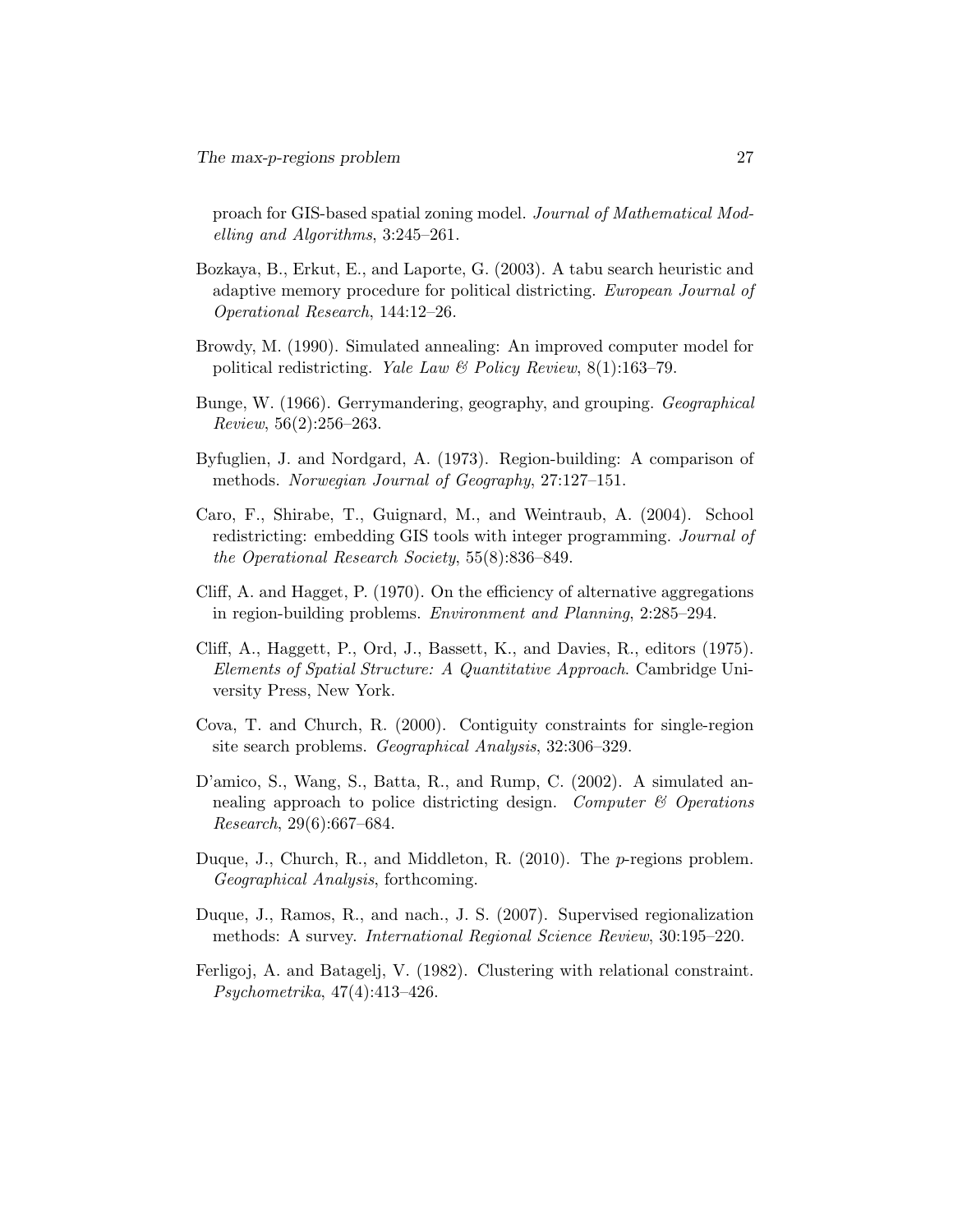- Fischer, M. (1980). Regional taxonomy. A comparison of some hierarchic and non-hierarchic strategies. Regional Science and Urban Economics, 10:503–537.
- Gearhart, B. and Liittschwager, J. (1969). Legislative districting by computer. Behavioral Science, 14(5):404–417.
- Glover, F. (1977). Heuristic for integer programming using surrogate constraints. Decision Science, 8:156–166.
- Gordon, A. (1999). Classification. Chapman & Hall/CRC, London, 2nd edition.
- Gordon, A. D. (1996). A survey of constrained classification. Computational Statistics & Data Analysis, 21:17–29.
- Hansen, P., Jaumard, B., Meyer, C., Simeone, B., and Doring, V. (2003). Maximum split clustering under connectivity constraints. Journal of Classification, 20:143–180.
- Horn, M. (1995). Solution techniques for large regional partitioning problems. Geographical Analysis, 27(3):230–248.
- Keane, M. (1975). The size of region-building problem. Environment and Planning A, 7:575–577.
- Kirkpatrick, S., Gelatt, C., and Vecchi, M. (1983). Optimization by simulated annealing. Science, 220(4598):671–680.
- Lankford, P. (1969). Regionalization: Theory and alternative algorithms. Geographical Analysis, 1:196–212.
- Lefkovitch, L. (1980). Conditional clustering. Biometrics, 36(1):43–58.
- Legendre, P. (1987). Developments in numerical ecology. NATO ASI Series, Vol. G 14, chapter Constrained clustering, pages 289–307. Springer, Berlin.
- Liittschwager, J. (1973). The Iowa redistricting system. Annals of the New York Academy of Sciences, 219:221–235.
- Macmillan, W. (2001). Redistricting in a GIS environment: An optimization algorithm using switching-points. Journal of Geographical Systems, 3:167– 180.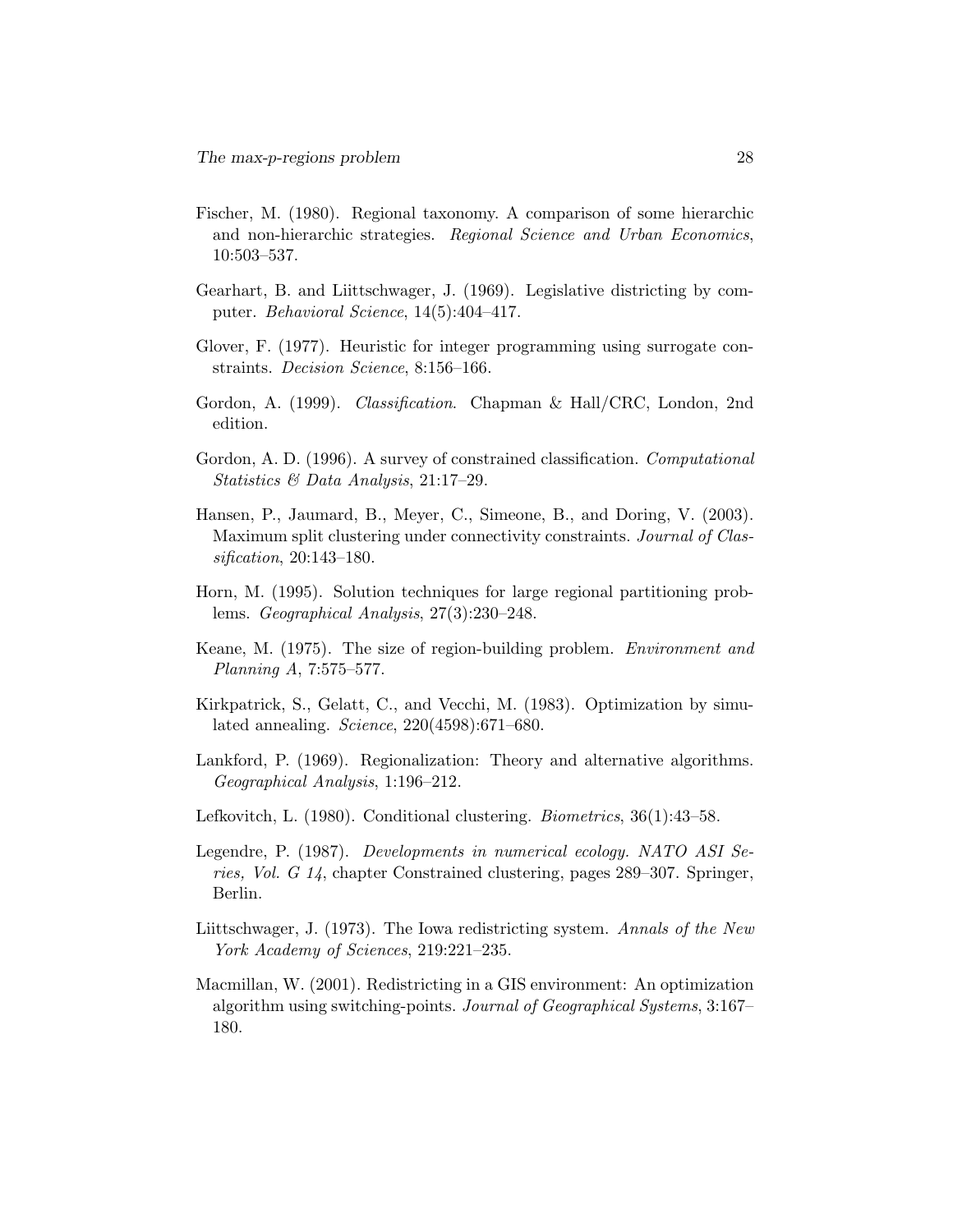- Macmillan, W. and Pierce, T. (1994). Spatial Analysis and GIS, chapter Optimization modelling in a GIS framework: the problem of political redistricting, pages 221–246. Taylor & Francis, London.
- Maravalle, M. and Simeone, B. (1995). A spanning tree heuristic for regional clustering. Communications in Statistics-Theory and Methods, 24:625– 639.
- Maravalle, M., Simeone, B., and Naldini, R. (1997). Clustering on trees. Computational Statistics & Data Analysis, 24:217–234.
- Margules, C., Faith, D., and Belbin, L. (1985). An adjacency constraint in agglomerative hierarchical classifications of geographic data. Environment and Planning A, 17:397–412.
- Martin, D., Nolan, A., and Tranmer, M. (2001). The application of zonedesign methodology in the 2001 UK census. Environment and Planning A, 33:1949–1962.
- Milligan, G. and Cooper, M. (1985). An examination of procedures for determining the number of clusters in a data set. Psychometrika, 50:159– 179.
- Moshman, J. and Kokiko, E. (1973). A redistricting algorithm applied to geographic reorganization of circuit courts. Annals of the New York Academy of Sciences, 219:236–245.
- Murray, A. and Shyy, T. (2000). Integrating attribute and space characteristics in choropleth display and spatial data mining. International Journal of Geographical Information Science, 14(7):649–667.
- Murtagh, F. (1985). A survey of algorithms for contiguity-constrained clustering and related problems. The Computer Journal, 28(1):82–88.
- Murtagh, F. (1992). Contiguity-constrained clustering for image analysis. Pattern Recognition Letters, 13:677–683.
- Nagel, S. (1965). Simplified bipartisan computer redistricting. Stanford Law Review, 17(5):863–899.
- Openshaw, S. (1973). A regionalization program for large data sets. Computer Applications, 3(4):136–147.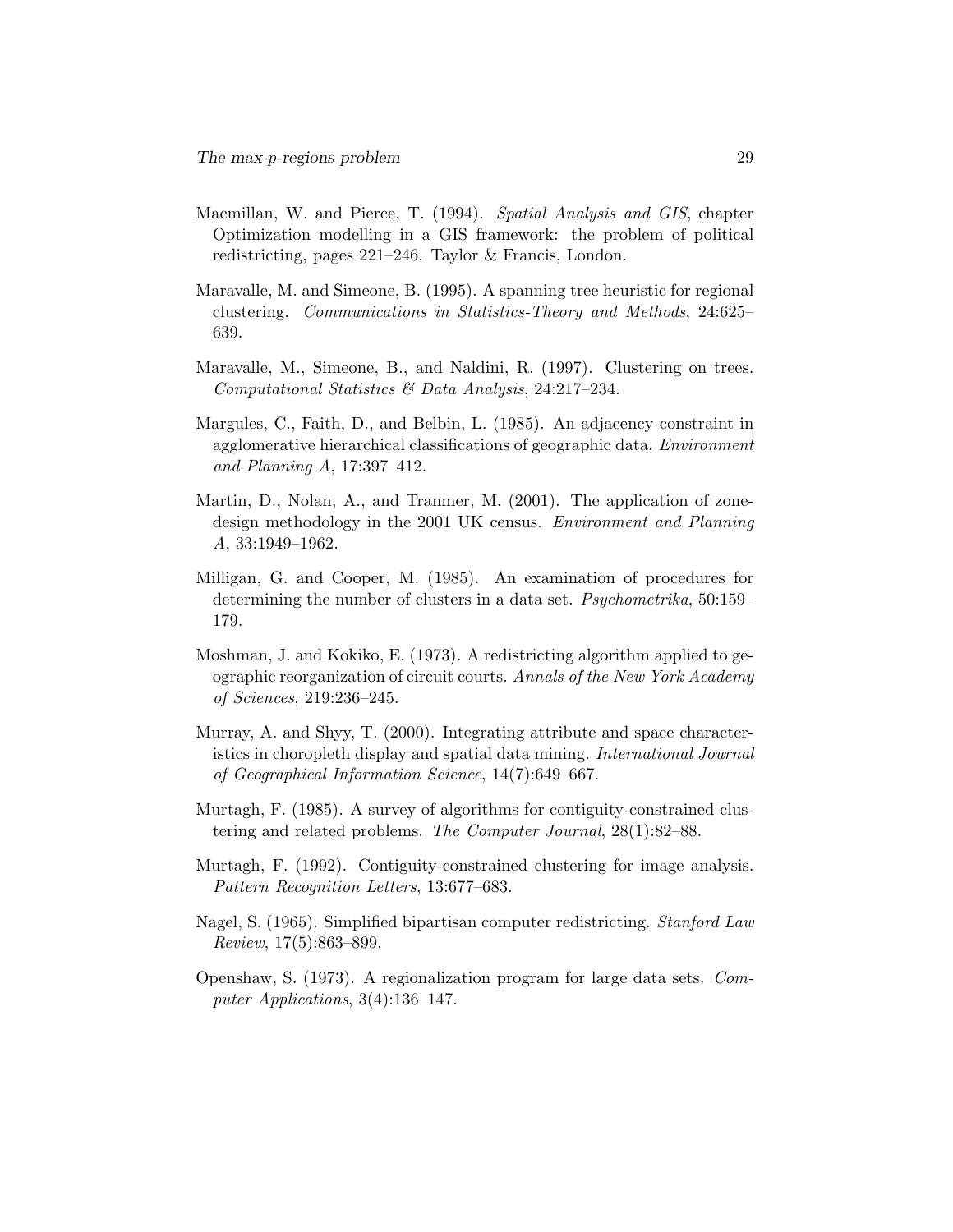- Openshaw, S. (1977a). A geographical solution to scale and aggregation problems in region-building, partition and spatial modeling. Transactions of the Institute of British Geographers, 2(4):459–472.
- Openshaw, S. (1977b). Optimal zoning systems for spatial interaction models. Environment and Planning A, 9:169–184.
- Openshaw, S. and Rao, L. (1995). Algorithms for reengineering 1991 census geography. Environment and Planning A, 27(3):425–446.
- Perruchet, C. (1983). Constrained agglomerative hierarchical classification. Pattern Recognition, 16(2):213–217.
- Ricca, F. and Simeone, B. (2008). Local search algorithms for political districting. European Journal of Operational Research, 189:1409–1426.
- Ríos-Mercado, R. and Fernández, E. (2009). A reactive GRASP for a commercial territory design problem with multiple balancing requirements. Computers & Operations Research, 36:755–776.
- Rosing, K. and ReVelle, C. (1986). Optimal clustering. Environment and Planning A, 18:1463–1476.
- Rossiter, D. and Johnston, R. (1981). Program GROUP-the identification of all possible solutions to a constituency-delimitation problem. Environment and Planning A, 13:231–238.
- Sammons, R. (1978). A simplistic approach to the redistricting problem, chapter Spatial representation and spatial interaction, pages 71–94. M. Nijhoff Social Sciences Division, Leiden.
- Semple, R. and Green, M. (1984). Spatial statistics and models, chapter Classification in human geography, pages 59–79. Springer, Berlin.
- Taylor, P. (1973). Some implication of spatial organization of elections. Transaction of the Institute of British Geographers, 60:121–136.
- Thoreson, J. and Littschwager, J. (1967). Legislative districting by computer simulation. Behavioral Science, 12:237–247.
- Vickrey, W. (1961). On the prevention of gerrymandering. Political Science Quarterly, 76:105–110.